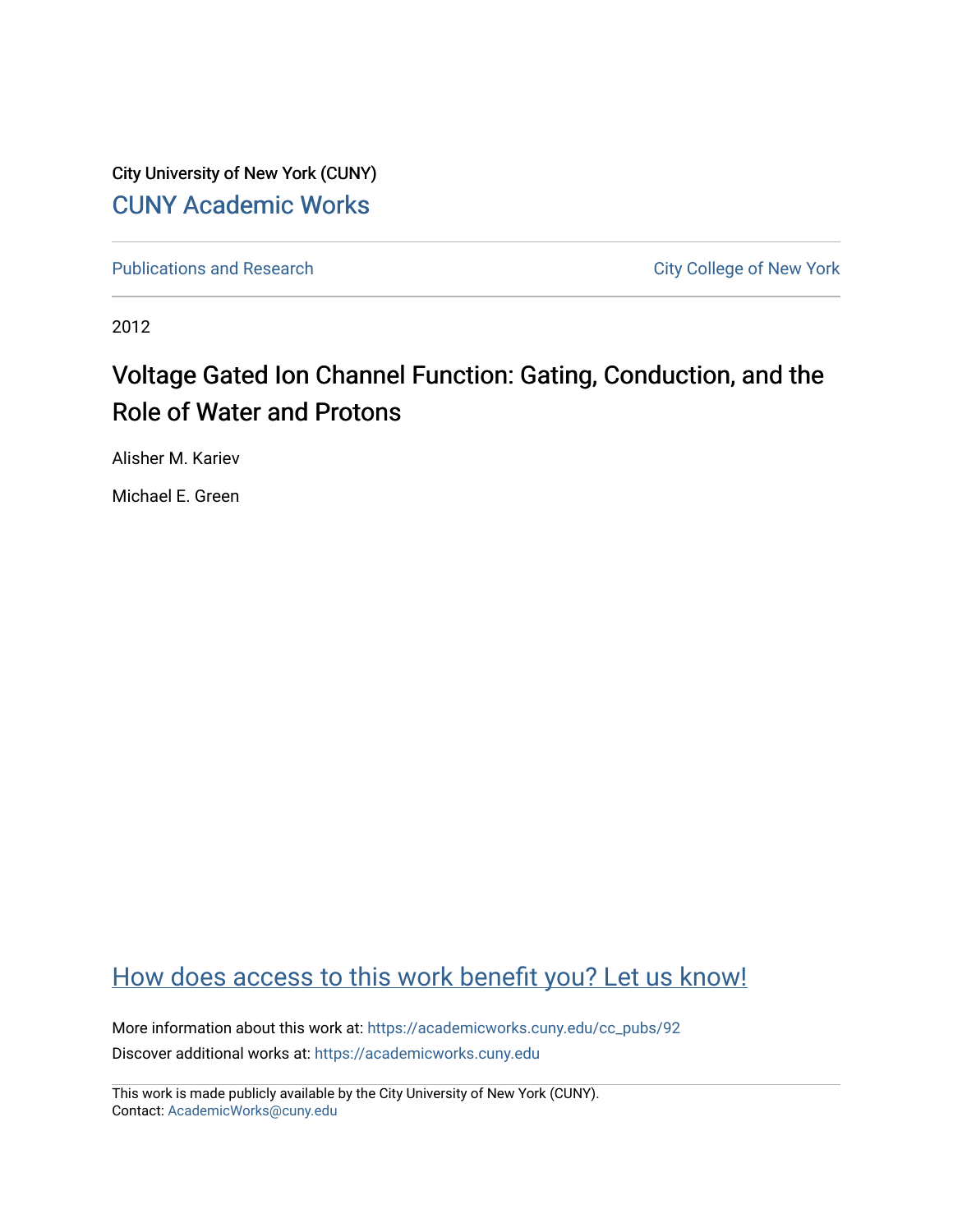International Journal of **Molecular Sciences ISSN 1422-0067**  www.mdpi.com/journal/ijms **OPEN ACCESS**

*Article*

## **Voltage Gated Ion Channel Function: Gating, Conduction, and the Role of Water and Protons**

## **Alisher M. Kariev and Michael E. Green \***

Department of Chemistry, City College of the City University of New York, 160 Convent Avenue, New York, NY 10031, USA; E-Mail: alisher@sci.ccny.cuny.edu

**\*** Author to whom correspondence should be addressed; E-Mail: green@sci.ccny.cuny.edu; Tel.: +1-212-650-6034; Fax: +1-212-650-6107.

*Received: 19 December 2011; in revised form: 20 January 2012 / Accepted: 29 January 2012 / Published: 6 February 2012* 

**Abstract:** Ion channels, which are found in every biological cell, regulate the concentration of electrolytes, and are responsible for multiple biological functions, including in particular the propagation of nerve impulses. The channels with the latter function are gated (opened) by a voltage signal, which allows  $Na<sup>+</sup>$  into the cell and  $K<sup>+</sup>$  out. These channels have several positively charged amino acids on a transmembrane domain of their voltage sensor, and it is generally considered, based primarily on two lines of experimental evidence, that these charges move with respect to the membrane to open the channel. At least three forms of motion, with greatly differing extents and mechanisms of motion, have been proposed. There is a "gating current", a capacitative current preceding the channel opening, that corresponds to several charges (for one class of channel typically 12–13) crossing the membrane field, which may not require protein physically crossing a large fraction of the membrane. The coupling to the opening of the channel would in these models depend on the motion. The conduction itself is usually assumed to require the "gate" of the channel to be pulled apart to allow ions to enter as a section of the protein partially crosses the membrane, and a selectivity filter at the opposite end of the channel determines the ion which is allowed to pass through. We will here primarily consider  $K^+$ channels, although  $Na<sup>+</sup>$  channels are similar. We propose that the mechanism of gating differs from that which is generally accepted, in that the positively charged residues need not move (there may be some motion, but not as gating current). Instead, protons may constitute the gating current, causing the gate to open; opening consists of only increasing the diameter at the gate from approximately 6 Å to approximately 12 Å. We propose in addition that the gate oscillates rather than simply opens, and the ion experiences a barrier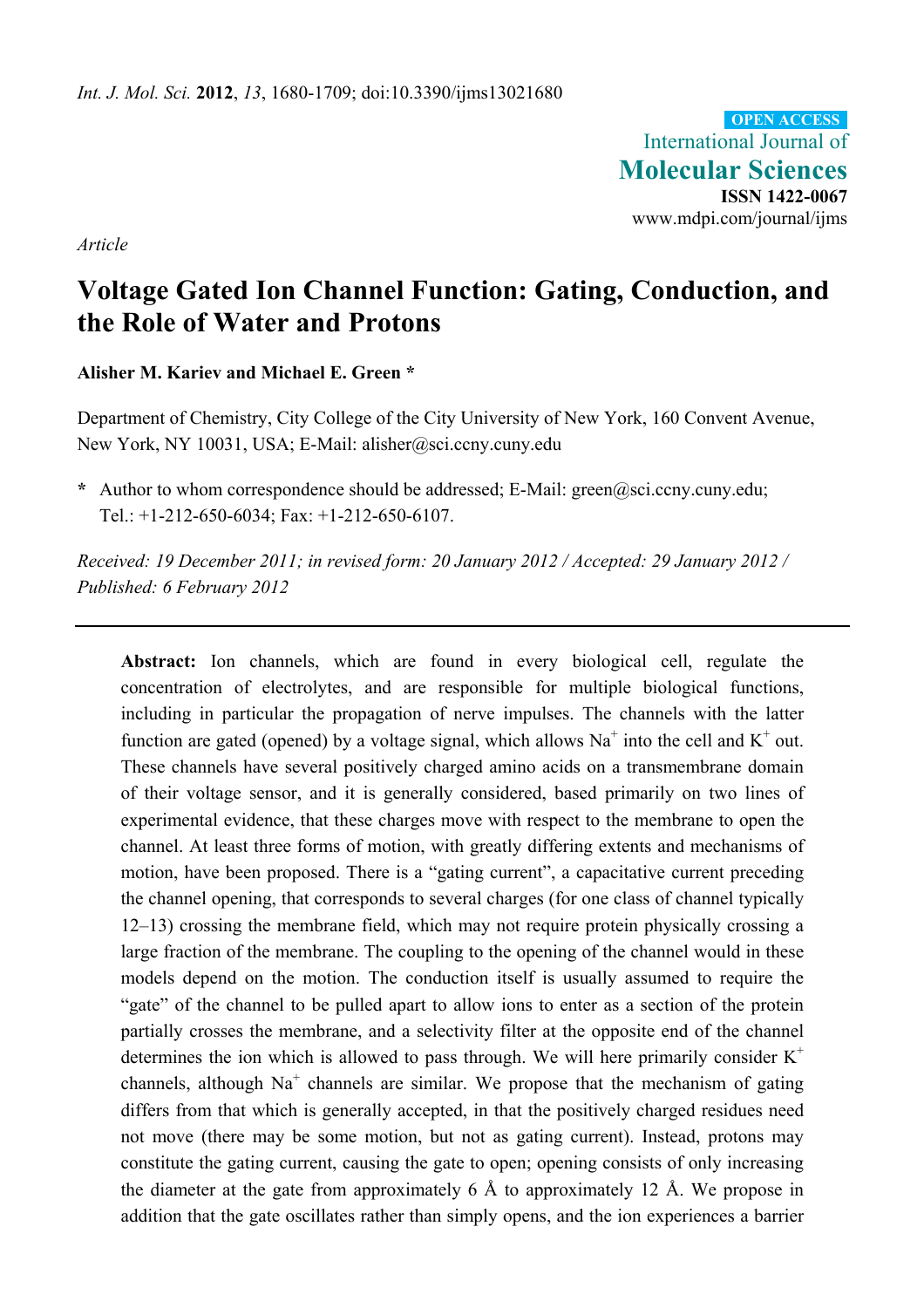to its motion across the channel that is tuned by the water present within the channel. Our own quantum calculations as well as numerous experiments of others are interpreted in terms of this hypothesis. It is also shown that the evidence that supports the motion of the sensor as the gating current can also be consistent with the hypothesis we present.

**Keywords:** potassium ion channels; gating; conduction; protons; water

## **1. Introduction**

Ion channels are ubiquitous in biological cells. In bacteria, they regulate the concentration of  $Na<sup>+</sup>$ ,  $K^+$ , and some other ions. The channels we are most concerned with are in eukaryotes, and are, among other things, responsible for the nerve impulse. However, we will see that the differences between a bacterial channel and a eukaryotic channel are surprisingly small. These channels have been studied for decades, and the basic information regarding their electrophysiology, and other information that was available up to 2001, has been summarized by Hille [1]. In this review we will be concerned primarily with voltage gated  $K^+$  channels and will also consider the large amount of information on the related bacterial KcsA  $K^+$  channel, which is gated by a drop in pH, rather than voltage. We will look at the function as well as the structure of the channels, and will consider the unorthodox possibility that the gating current may be created by the motion of protons through the voltage sensing domain (VSD) of the voltage gated channels. The general structure of the channel is shown in Figure 1.

**Figure 1.** General view of the channel structure, taken from the 2A79 structure. Two domains out of four are shown and the membrane position is shown as the two horizontal lines. The gate is below the inner membrane boundary (blue), and the cavity runs from approximately the inner membrane about 2/3 of the way to the upper membrane boundary. (red). One important amino acid, referred to below, and one section, are labeled.



There has been general agreement that the S4 segment of the VSD, which contains arginines or lysines every third residue over a stretch of 4 to 8 residues must move to create a *gating current*, which precedes the ionic current that begins with the opening of the channel. The conventional view is that the mechanical motion of the S4 transmembrane (TM) segment creates the gating current by moving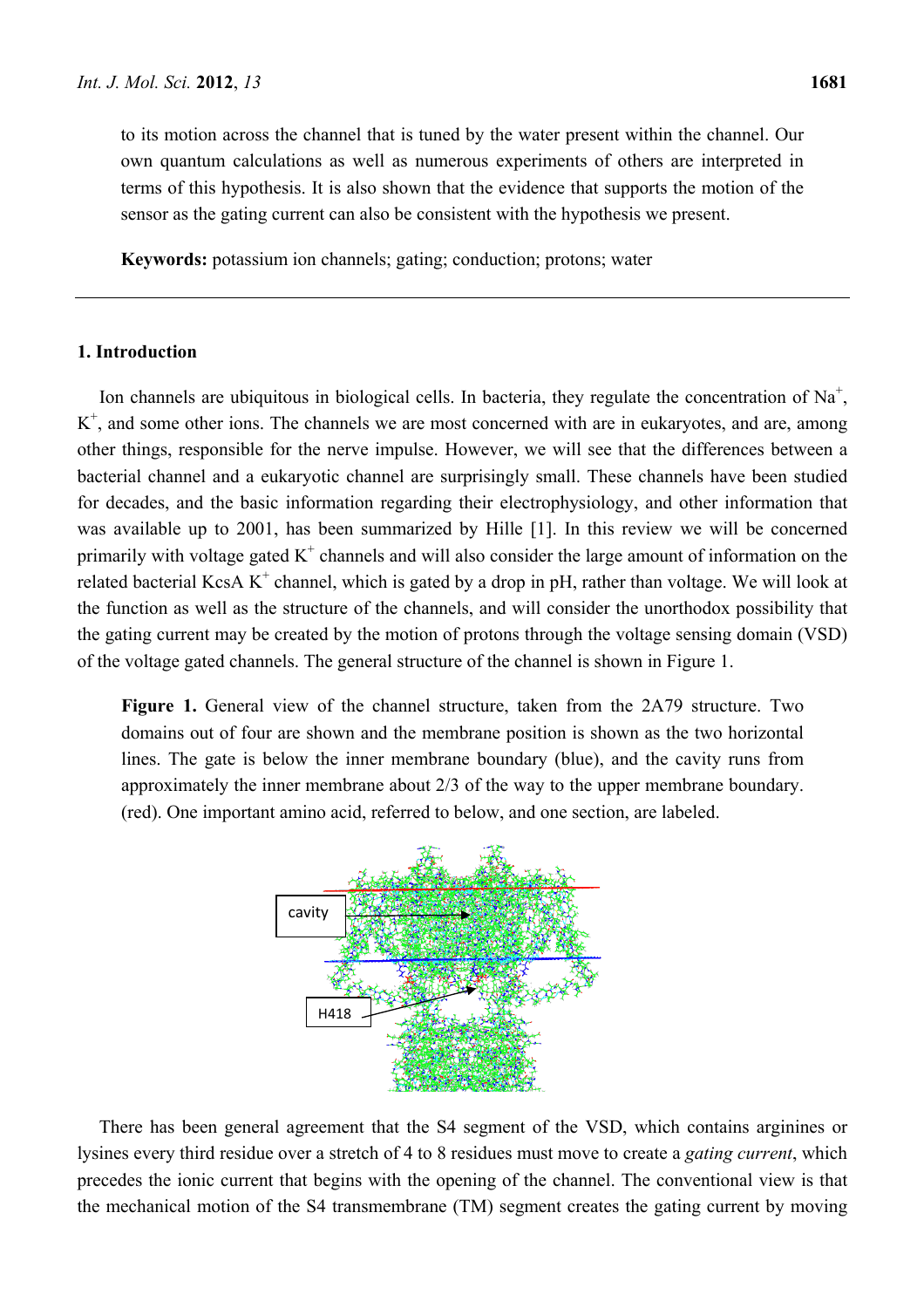the positive charges on the arginines of that segment across (most of) the transmembrane field. There are several versions of the conventional view, each proposing a different form of the motion of the key S4 segment. There is dispute as to whether all or part of the S3 segment also moves, and general agreement that the S1 and S2 segments do not move with respect to the membrane. However, there are also interactions between the channel and the phospholipids of the membrane. There is no doubt that protons are capable of moving through the VSD, but fairly general implicit agreement that this must not happen during normal gating. The agreement is implicit, in that the question is hardly ever raised. The existence of a pore in the VSD of the channel (the omega pore), together with the fact that protons would necessarily move in response to a change in potential, means that the *absence* of a proton current would require some explanation. In addition, it is known that mutating the end arginines allows a proton current through the membrane. There is also a voltage gated proton channel with strong homology to the VSD. It is conceivable that all the p*K* values of residues lining the pore (S4 arginines and the negatively charged residues to which they are salt bridged) are so far from the relevant pH range that the state of ionization of all residues cannot be changed even with the voltage applied in the simulations. However, we will see that there is much more reason to believe that the p*K* shifts into a range that allows change in the ionization state of even the arginines of the VSD, and the explanation cannot be simply the p*K* values. The huge amount of data has led to multiple reviews of the channel gating mechanism, as well as conductance and selectivity, since Hille's book; a few, fairly recent examples include reviews by Bezanilla, by Roux, and Boiteaux *et al.* [2–4].

There is a great deal of data that shows that there are relations among the various parts of the channel, and a large part of the channel protein is "below" (that is, intracellular to) the membrane surface. (We will use the convention that "up" is extracellular, "down" intracellular.) This includes a gondola-like segment, called T1, for tetramerization domain. It has been shown that this domain, although seemingly remote from the gate, is also involved in gating. There is also a relation between the lower end of the channel and the selectivity filter, which plays a primary role in selecting for potassium, and is near the upper end of the channel. In addition to opening and closing, the channel *inactivates* by two mechanisms: a fast inactivation that is accounted for by an intracellular group, and slow inactivation by a mechanism that appears to connect the gate to the lower end of the selectivity filter. Between the gate and the selectivity filter there is a cavity which contains a number of water molecules; the exact number is in some dispute, and, as we shall see, probably varies as the ions pass during the channel opening. Since the VSD must be linked to the gate, essentially all parts of the channel must work together in order to have a functional channel. There is also evidence of cooperativity among the four TM domains [5].

This review compares a hypothesis concerning the functioning of the various sections of the channel to several "conventional" models, and the evidence supporting these models. Conventional models have in common that they have channel activation dependent on one of several versions of a conformational change in one transmembrane segment, S4, of the VSD. Each of these has been extensively reviewed over the past several years from the points of view of the various forms of conventional models. Therefore a detailed discussion of these is not given here. The new model, which does not require any particular movement of that TM domain is then described, and experiments and calculations that we consider easier to interpret on the new model introduced. One part of the hypothesis, concerning the role of proton transport, is not new; it has been previously discussed several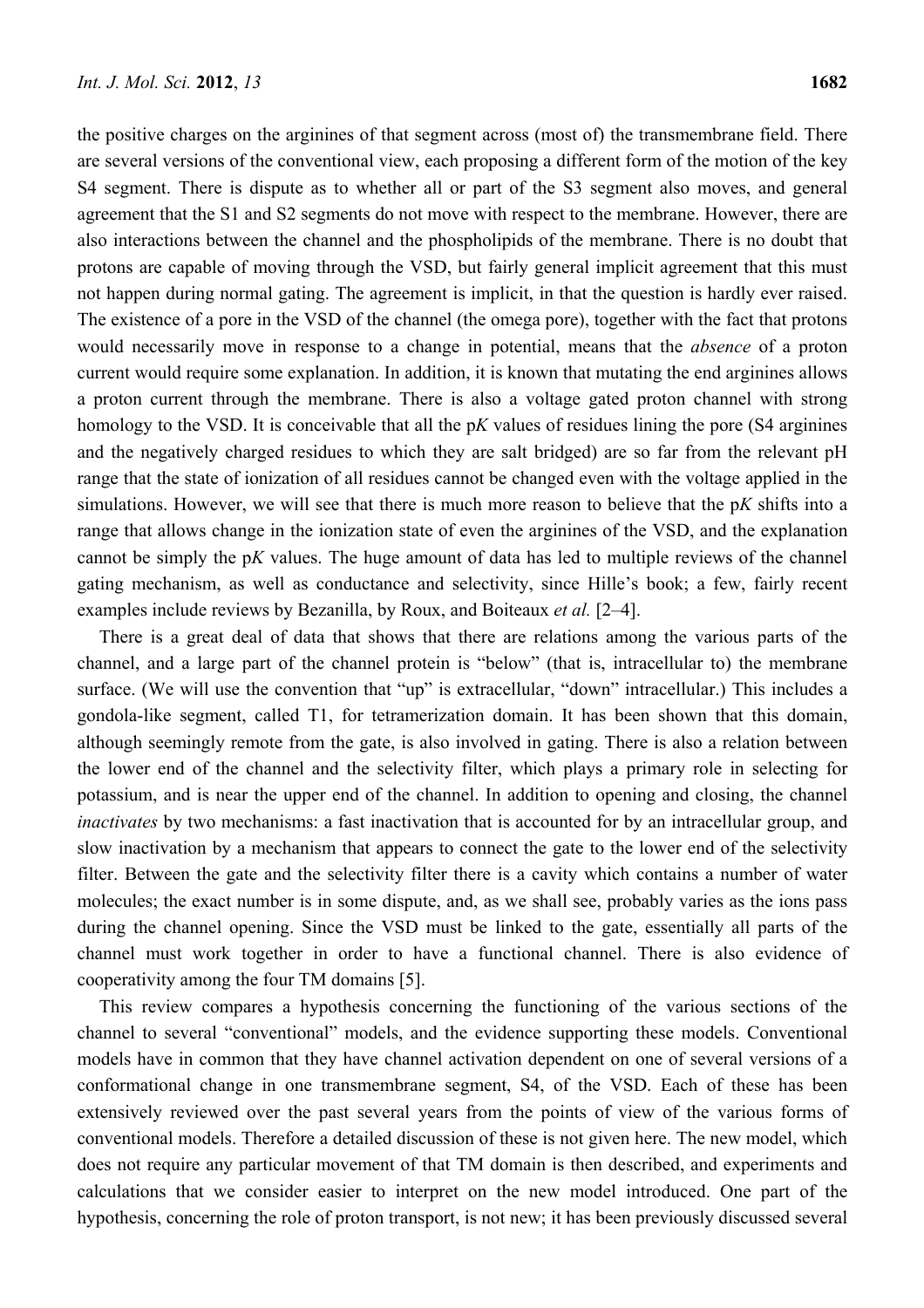times, and reviewed [6]. However, other sections, including the oscillating gate, are new, and there is new evidence that must be discussed in the context of the model. The final section includes, briefly, some suggestions for possible experiments that might distinguish this model from conventional models. There are two primary questions we must investigate: what is the evidence bearing on the nature of the charges responsible for gating a voltage gated ion channel, and how is the progress of the ion through the channel modulated by interactions at the gate? Interactions with the T1 intracellular domain and a barrier to the progress of the ion at the selectivity filter must also be considered. This leads to the second part of the hypothesis, in which the gate oscillates, forming a short lived complex with the ion as it transits the gate. This in turn leads to a model, albeit qualitative, of slow inactivation. At least one major aspect of the gating picture is omitted; there is no detailed discussion of the kinetic substates along the gating path that are revealed by electrophysiological studies. It is clearly possible for protons to move stepwise, but the exact physical counterparts of the kinetic steps are not yet a part of the model. These experiments do not clearly distinguish the new hypothesis from the conventional models.

We summarize the main points of the new model, including gating current and activation gate:

- i. Gating current consists of protons. In the present form of the model, there are three  $H^+$  per domain, leading to a gating current of 12 charges. In  $K_v1.2$ , measured gating current is approximately 13 charges. There are multiple ways to get an additional approximately  $\frac{1}{4}$  charge per domain, including partial charge transfer that may be associated with hydrogen bonds, and dipole rotation.
- ii. The path of the protons is along the aqueous pathway that gives rise to the omega current in VSD. This parallels the S4 transmembrane segment. It is similar to the pathway for the protons in the  $H_v1$ proton channel, save that there is no selectivity filter for protons analogous to the D112 [7] in the  $H_v1$  channel.
- iii.Key residues that accept the protons at the intracellular end include H418 (S6), E142 (T1), and E136 (T1). The importance of H418 will be discussed below, as it has already been reported to be necessary for channel function [8].
- iv. We have not defined the open state locations for the protons yet. They would have to stop below the outermost arginine, as mutating that to histidine allows proton current through the VSD (which also confirms that protons are capable of moving through the VSD, and that they are near the arginines). It is also possible that lipids help define the extracellular proton reservoir, although the evidence for that is at this point weak.

#### *The Channel*

Figure 1 shows the structure of a voltage gated  $K_v$  channel,  $K_v1.2$ , or *Shaker*, in the open state, as determined by X-ray crystallography; the figure is based on the pdb structure 2A79 [9]; as shown it is pdb structure 3Lut, derived from 2A79 by normal mode analysis, and showing hydrogens, by Chen *et al.* [10]. The figure shows two of the four VSDs at the sides of the central pore region looking at the side of the channel. A figure of the bacterial KcsA channel would show essentially the same pore region, but no VSD. The other major difference is that the KcsA structure is in the closed configuration. Figure 2 shows a comparison of the central cavity region of the two channels. What is remarkable is that the upper section of the cavity, as well as the selectivity filter, are nearly identical, in spite of the fact that the channels are separated by hundreds of millions of years of evolutionary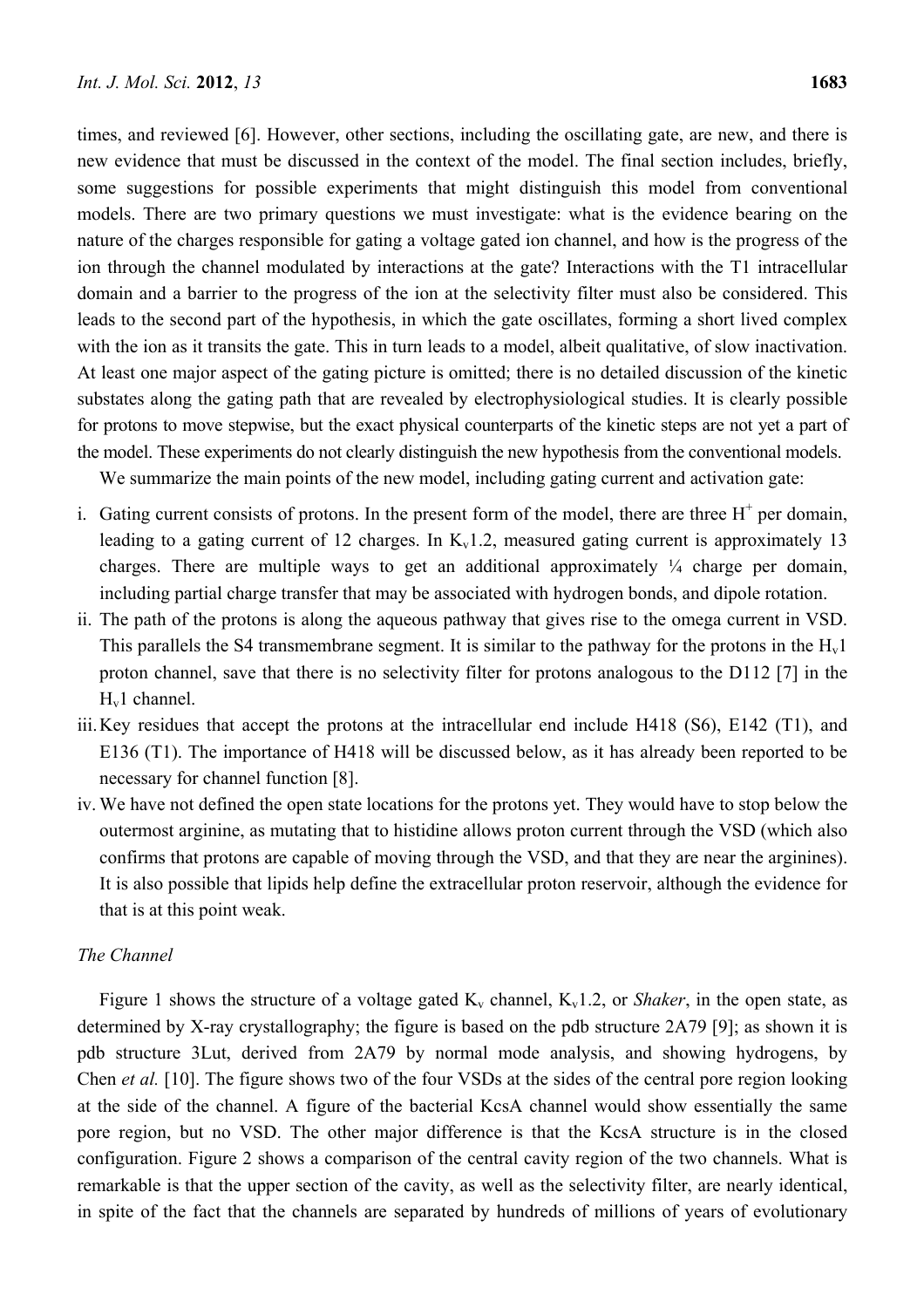history. The upper sections of the cavity, and the whole of the selectivity filter, have very similar dimensions. The eukaryotic channel has an extra isoleucine, in place of a phenylalanine, making it somewhat more hydrophobic. The fact that one is open and the other closed is reflected in the lower section at the gate; the difference between open and closed conformations is about 2–3 Å in radius.

**Figure 2.** The cavity of the KcsA channel compared to that of the  $K_v1.2$  eukaryotic  $K^+$ channel. The near identity of the upper section of the cavity, in spite of KcsA being a closed,  $K_v1.2$  an open, configuration, is remarkable, especially when it is added to the huge evolutionary spread between prokaryotic and eukaryotic channels. The lower section shows the difference of conformation between open and closed, with the diameter of the opening approximately 12 Å instead of 6 Å, showing how small the difference is between open and closed structures. The yellow spheres are carbon or oxygen atoms from KcsA, while the amino acids are from the 3Lut structure of  $K_v1.2$ , as labeled on the figure. The atoms marked by a distance of 7.78 Å near the gate (bottom) of the figure are the carbons of KcsA T107 to which the –OH of the threonines are attached, and the 5.45  $\AA$  distance at the top corresponds to the hydroxyl oxygens of T75 of KcsA, and to the equivalent atoms of T374 of  $K_v1.2$ . The labeled residues are from  $K_v1.2$ .



This figure is already enough to tell us that the structure is strongly conserved and presumably cannot accept very much in the way of substitutions without losing its function. The sequence TVGYG in the selectivity filter is conserved through almost all  $K^+$  channels, with an occasional conservative substitution for the valine. At the gate, opening the channel requires that there be about a  $2-3$  Å motion of one residue on the S6 transmembrane (TM) segment which lines the pore, and smaller motions of the neighboring residues. The conventional models produce this motion by having the S4-S5 linker pull back about this distance, or, in some versions, much more. It is this conventional view that we wish to compare to the consequences of proton motion on the gating section of the channel, and related differences in the way the channel functions. The KcsA channel, lacking any VSD, gates directly with a drop in pH, while in our model the voltage gated channels are gated by the rearrangements of protons in response to the depolarization of the channel. In conventional models, it is the mechanical motion of part of the VSD that is responsible for the gating.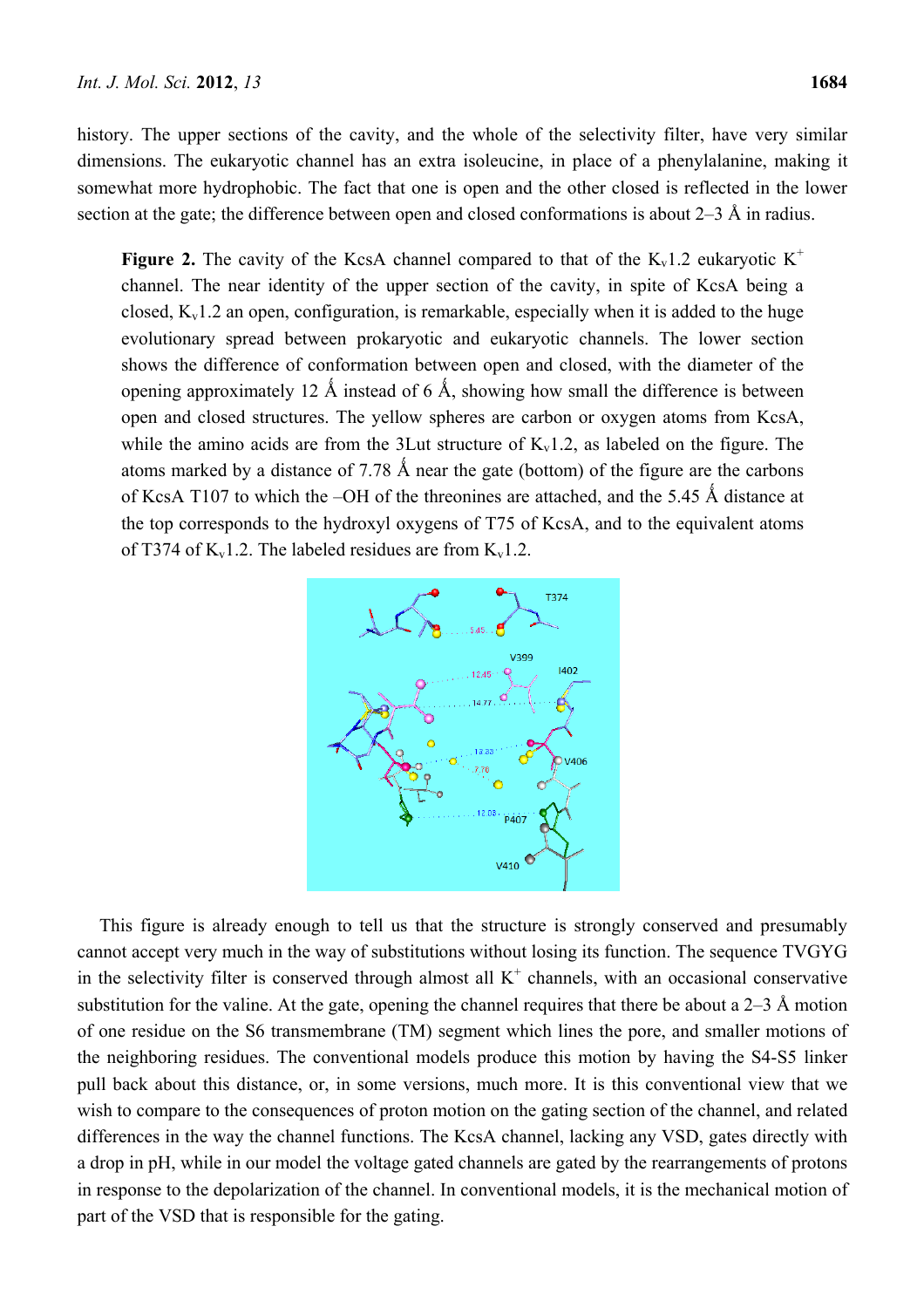We first examine the conventional models, and the evidence from which they are derived. We shall then define our alternative, and the evidence that is compatible with this model. In the third section, we shall extend our model to show that it can be compatible with a wider range of channel functions, including inactivation. We shall consider the questions that remain unsettled, including a possible role for lipids. Finally we suggest two classes of experiments that might distinguish the present hypothesis from conventional models.

#### **2. Conventional Models**

"Conventional models", as just defined, are those that derive the gating current of voltage gated channels from the physical motion of the S4 TM segment of the VSD. To open the channel, the S4 with its positive charges moves in an extracellular direction upon depolarization of the membrane, pulling the S4-S5 linker, thus separating the intracellular ends of S5 and S6. The wider space makes room for the ions to pass from the intracellular fluid to the channel pore. The S4 has arginines every third residue, except in one, and sometimes two, locations, which have lysine in place of arginine, generally near the intracellular end. These are all residues that would be expected to be positively charged at physiological pH, as they would be in solution. Even for the arginines, though, it is possible that in the protein the charge state varies. We consider three standard classes of models, including some modifications: (i) the "paddle"[11]; (ii) the "helical screw" (which also has undergone a number of changes); (iii) a model providing alternating access from the intra and extracellular sides, when the channel is closed, and then open. This resembles a transporter [12]. All of these depend primarily on three lines of evidence: access from solution to mutants of the S4 (and sometimes other) TM segments from the VSD; the most important mutations are  $R\rightarrow C$ , followed by access to reaction with methanethiosulfonate (MTS) reagents with the thiol of the cysteine. For this reaction (thiosulfonate bonding to a thiol to form a  $-S-S-$  bond) to occur, the cys must ionize into the form  $R-S^-$ ; reaction with R-SH itself is over eight orders of magnitude slower [13]. This is evidence of a minimum p*K* shift in the appropriate direction of about 1.5 p*K* units from the value in solution. The primary finding is that when the channel is open, reaction, detected by the loss of channel function, occurs when the mutation is on an outer arginine, while when closed, reaction occurs on cysteine residues replacing inner arginines. This is interpreted to mean that the S4 has moved from the inner (closed) position, where the inner positions are accessible, to the outer position, where the extracellular residues are accessible. The  $2A79$  ( $\&$  3Lut) structure shows S4 having its last two arginines near the outer membrane leaflet, as would be appropriate for these models in the open state. The second line of evidence is based on the same mutations, but considers the change in gating charge on neutralization of the S4 charges [14]. Third are the fluorescence resonance energy transfer experiments (FRET), which tend to show fairly small motion. The basic experiments in these classes were done relatively early, and were reviewed by Bezanilla [15] The three classes of conventional models are not compatible with each other, when considered in detail.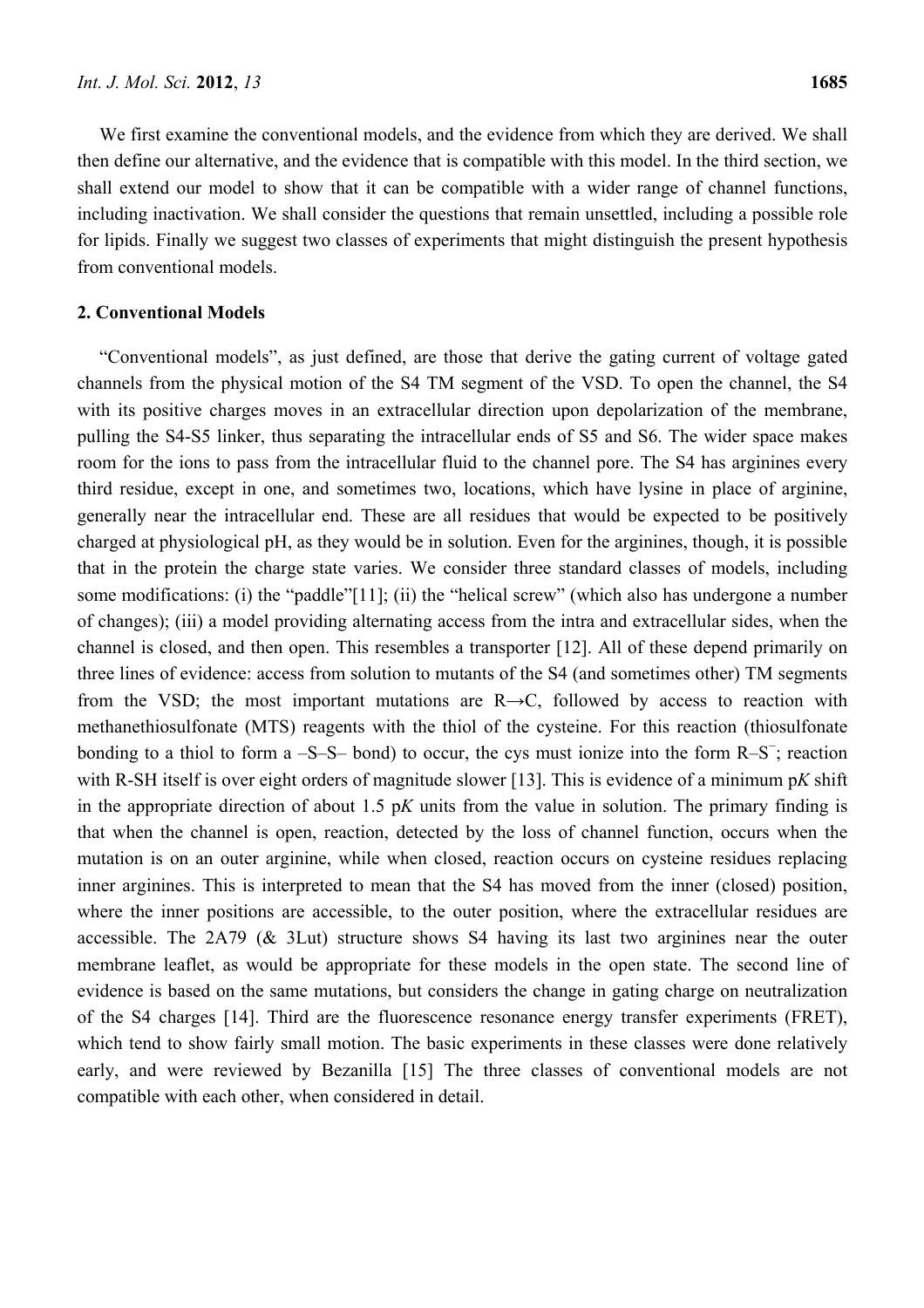#### *2.1. The Paddle*

Here, not only S4, but part of S3, designated S3b, must move up 15 Å or more to open the channel [16]. The reagents used to label the channel are much larger than the MTS reagents used in any other experiments. The reagent attached to S4 is biotin, using a chain of varying length; a protein external reagent, streptavidin, is used to link to the biotin. The point of using such a large external reagent is to ensure it remains at the membrane surface. Presumably then the distances measured are not altered by the external reagent entering the membrane itself, changing the distances determined with respect to the membrane surface. Assuming all the linkages are stretched as postulated, this would make a well-defined system. The salt bridges between S4 and at least part of S3 do not need to break during this motion.

#### *2.2. The Helical Screw*

There are a number of versions of helical screw models. Horn has provided a good relatively early summary of a model, related to the helical screw [17] that examines this mechanism based in large part on cys substitution data. An NMR study also supports a version of this model [18]. All of these postulate that the S4 twists as it moves up, with the arginines exchanging salt bridge partners on the S2 and S3 segments as S4 moves. Therefore this is quite different from the paddle. It is less clear how the energetics work out as the arginine twists away from the negative charges on S2 and S3 (see comment below); a number of proposals have been advanced, making varying assumptions as to the local water, dielectric constant, and transformation of part of the segment from  $\alpha$ -helix to 3<sub>10</sub> helix. Each claims to have an energetically reasonable path, but we will not try to evaluate these here; it is enough to note that paths have been proposed, with approximate energy estimates that seem plausible, given the assumptions on which they are based. Evidence for this version of a conventional model includes double cys substitutions with cross-linking at different points depending on the state of the channel [19]. However, among other problems with this experiment, the time allowed for the cross-linking is much longer than for gating, allowing for extensive fluctuations, which may also be larger in mutant channels. This model requires a pore within which to twist, compatible with the finding of the "omega current" which allows ions and substances up to roughly the size of a guanidinium ion to pass through the VSD, using the pore. The existence of an aqueous pore within the VSD [20,21] can be considered established. It was discovered by Isacoff and coworkers, and has been found as well by others [18]. The models proposed by Tombola [20], with Isacoff and coworkers, are included in this category. The pore may also conduct protons, a point that will be important to us. Here we note that the basic idea of having the S4 segment thread its way through the VSD still is based on access measurements. The fact that a guanidinium is the largest ion that can pass the omega pore has been taken as a further indication that the pore is the right size for S4 to move up; it presumably would not be appropriate for the helical screw, which would require a larger pore, but might work for a conventional model in which S4 moved straight up. However, that would produce difficulties, including the barrier to breaking multiple salt bridges.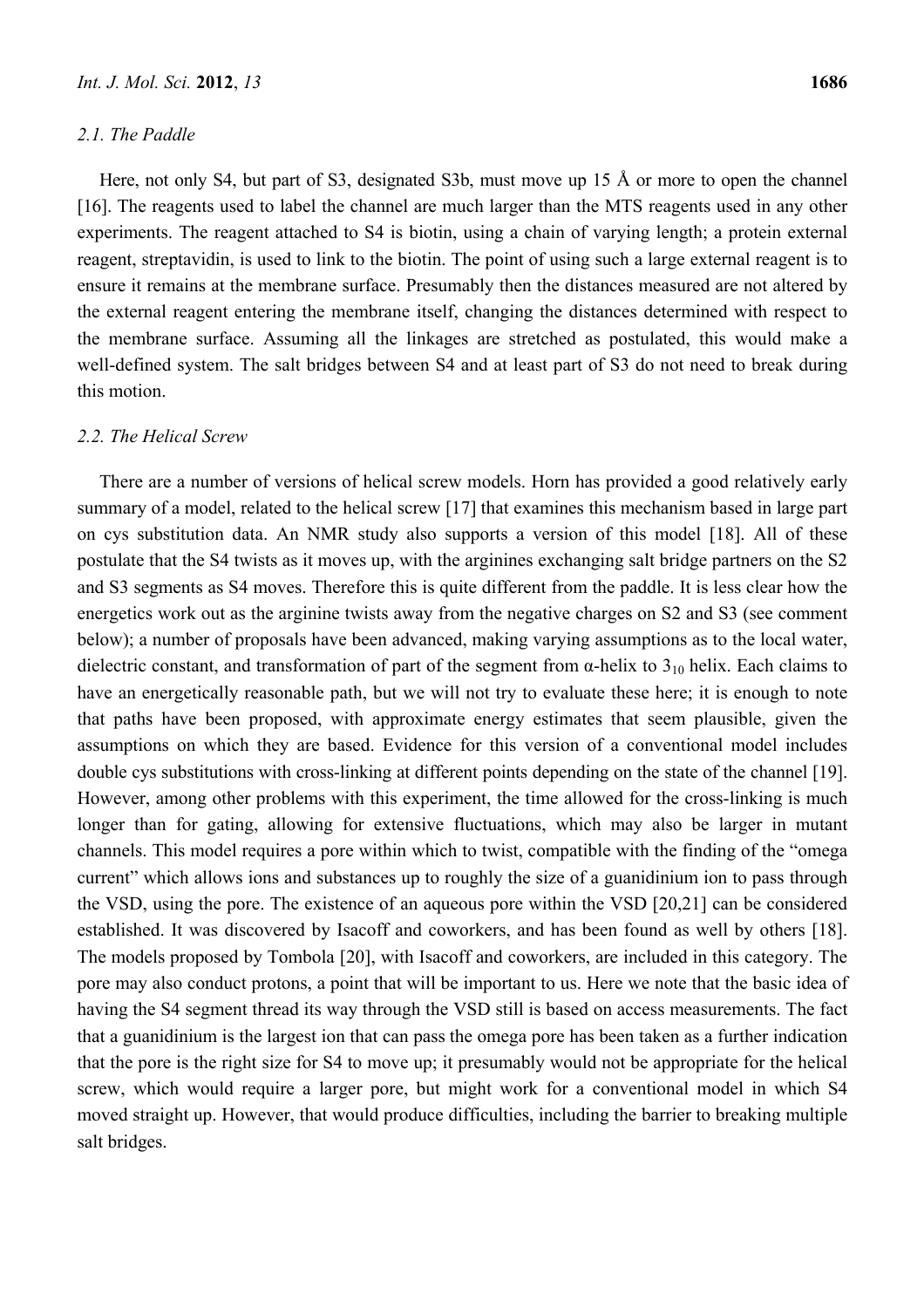#### *2.3. A Comment on Both the Paddle and the Helical Screw*

The negative charges on the S2 and S3 TM segments of the VSD [14,22], referred to above, are required for channel function. If these move, their charges would have to be included in the gating charges, whether adding (if they move down), or subtracting, if they move up. In principle, they could move in a region of low field, so make little contribution, but as they are salt bridged to the key arginines, it is hard to see how this is possible. In the helical screw, they do not move; the screw turns the arginines so as to exchange partners with successive negative charges. However, S3 access is state dependent, in the *same* direction as S4 [23]. If the motion of the charges is in the same direction as S4, there should be fewer gating charges, something that requires some difficult interpretation to understand. In the paddle model, the S3 segment splits; it is not entirely clear how to make this compatible with the Nguyen and Horn results [23].

#### *2.4. The Alternating Access Model, and Its Descendants*

Bezanilla and coworkers made a critically important observation: there appears to be an extremely (on the scale of biological systems) high field, of at least  $10^8$  V·m<sup>-1</sup>, in a very localized region of the VSD. This was determined by placing a fluorescent moiety on each of the positions of the arginines of S4. One of these shows the existence of the high field [24]. This field allows a smaller motion of charges to produce the full gating current, and can be combined with fluorescence resonance energy transfer (FRET) as a measure of motion. (Most of the results come from using a lanthanide ion as one of the components of the system, and the method is therefore designated LRET.) This group and some others find, based on FRET results, a much more limited movement, especially vertical movement [25]. A later paper from the same laboratory suggests a slightly larger movement [26], but still appreciably less than what would be expected from the access evidence described above. Also, the fluorescence data often show less vertical movement even if the total movement is not greatly less than that suggested by access measurement; this is still incompatible with the access results. The rest of the movement is "horizontal", parallel to the plane of the membrane. Earlier results reported even less movement [27]. An independent study by Ahern and Horn, using tethered charges, also supports a high field/short motion mechanism [28]. A study of deletions in the S3-S4 extracellular linker also suggests that large movements of the S4 segment are unnecessary for gating [29]. The high field allows a small vertical movement because the charges still cross the majority of the membrane voltage drop. A field of  $10^8$  V·m<sup>-1</sup> across 4 Å represents a 40 mV drop, equal to  $10^7$  V·m<sup>-1</sup> across 40 Å, which would be the case for a uniform field across the entire hydrophobic section of the membrane. Since the high field reported by this group of workers is  $\geq 10^8$  V·m<sup>-1</sup>, the relatively short vertical movement is still compatible with the observed gating current. Even though a relatively short pull on the S4-S5 linker can open the channel, this is still a "conventional model" as we have defined it, because the gating current comes from the motion of the arginines of S4. The access results are attributed to opening and closing of clefts on the extracellular surface, open in the open state of the channel, and on the intracellular surface, open in the closed state of the channel. This alternating access model resembles transporters. We will account for the access to MTS reagents by a somewhat similar model.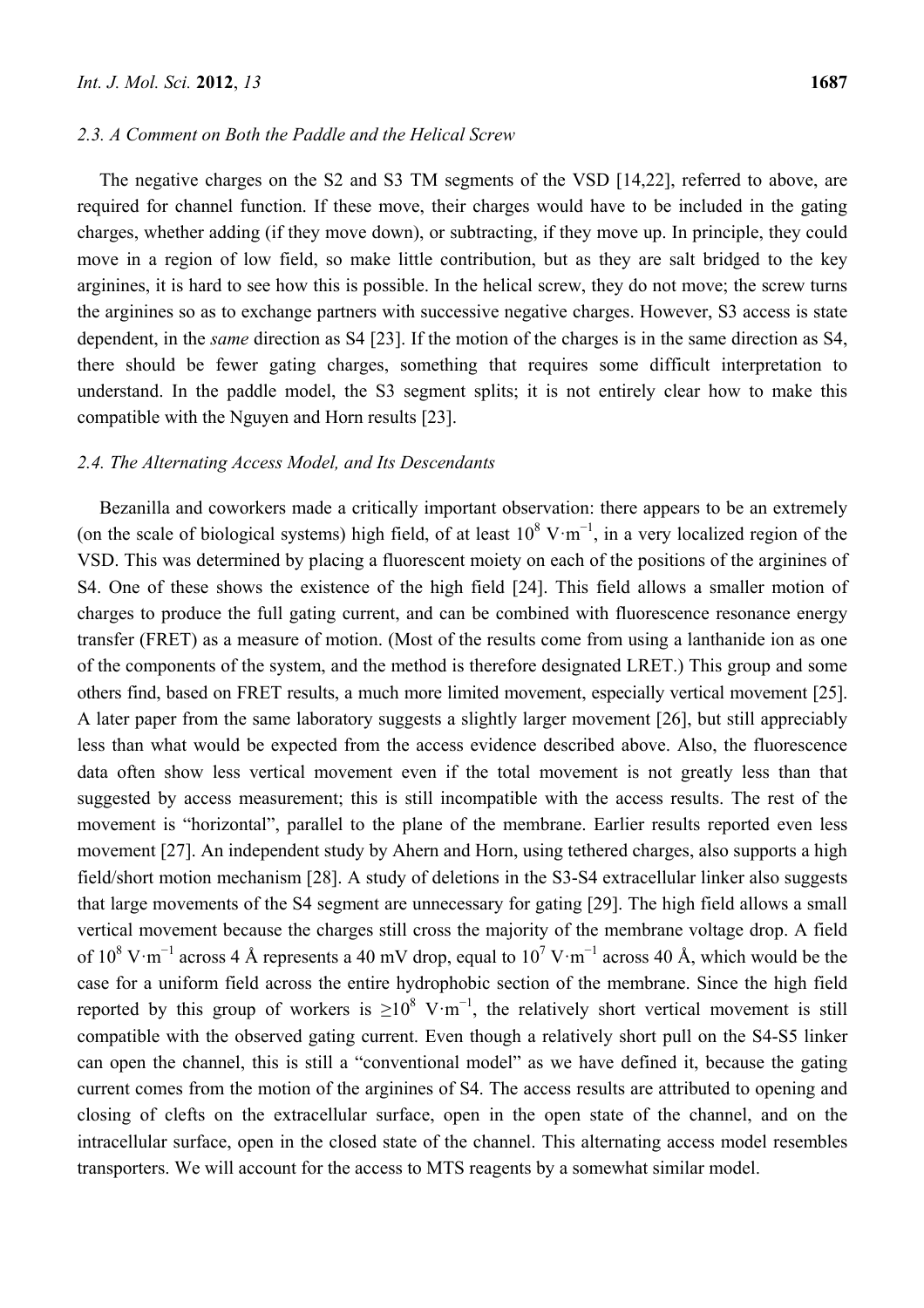We have summarized the conventional models very briefly. There is vastly more literature than cited here, especially on the matter of access to cysteines substituted along S4. It is clear that there are state dependent differences in access to the mutant cysteines, but we argue that this does not imply that the gating current must consist of simply the motion of S4, whether a large motion (paddle, helical screw) or a small motion across a high field. The access difference in the last model can be attributed to opening clefts at the external and internal sides of the VSD. The interpretation of changes in gating current with charge mutations is also not so obvious, as some experiments are more consistent with a proton path interruption than with simple carrying of charge.

## **3. The New Model**

#### *3.1. Gating Current Derived from Proton Transfer (Proton Current)*

Just as there is no question that access to cysteine mutants in the arginine positions is state dependent, there is no question that proton transport along the VSD from one side of the membrane to the other is possible. The evidence includes the fact that mutation of arginines at either end of S4 to histidine produces a proton current through the entire VSD [30,31]. It is also the case that if the amino acids between the arginines are mutated to histidine, there is no such current. If the histidines were protonated, and the protons carried physically across a barrier, then the proton current would be found for these mutants as well. The absence of this current is evidence that it is the protons themselves that are moving. There is also a channel that bears a very strong resemblance to a VSD, which is itself a voltage gated proton channel, discovered by DeCoursey and coworkers [32,33] designated  $H_v$ 1 [34,35]. There have been proposals for the proton path in the latter case [36,37]. At this point we do not want to discuss the exact path, which also depends on the mutations that make the  $H_v1$  not exactly like the VSD. However, it is clear that a transfer of protons across the membrane is possible. In the conventional models this is ignored; instead, these models assume, generally implicitly, that the protons must not move at all if they do not move entirely across the membrane. If there were any proton motion, then it would be necessary to explain how the protons fail to contribute to the measured gating current. In the conventional models, there is no gating current contribution from protons, and no comment on this point. One further type of evidence has not been discussed: there have been extensive calculations on channels, the majority molecular dynamics (MD), but also some quantum calculations. One such quantum calculation shows that a proton can move from an arginine that is ionized to one that is not, when the space between is bridged by water molecules, and the distance between arginines is as in S4 [38,39]. While no surprise, given the experimental evidence, this confirms that the hypothesis is reasonable on this point.

#### *3.2. The Oscillating Gate*

There is another new part of the model: we predict that the activation gate oscillates as each ion passes through the gate. We discuss this in detail below. An ion in the cavity would repel an ion approaching the gate, and the ion at the center of the cavity would be unable to reach the selectivity filter without a boost from an external field appreciably greater than what is provided by the applied field. Therefore there must be a complex for the ion at the gate, to hold it against the central ion, and to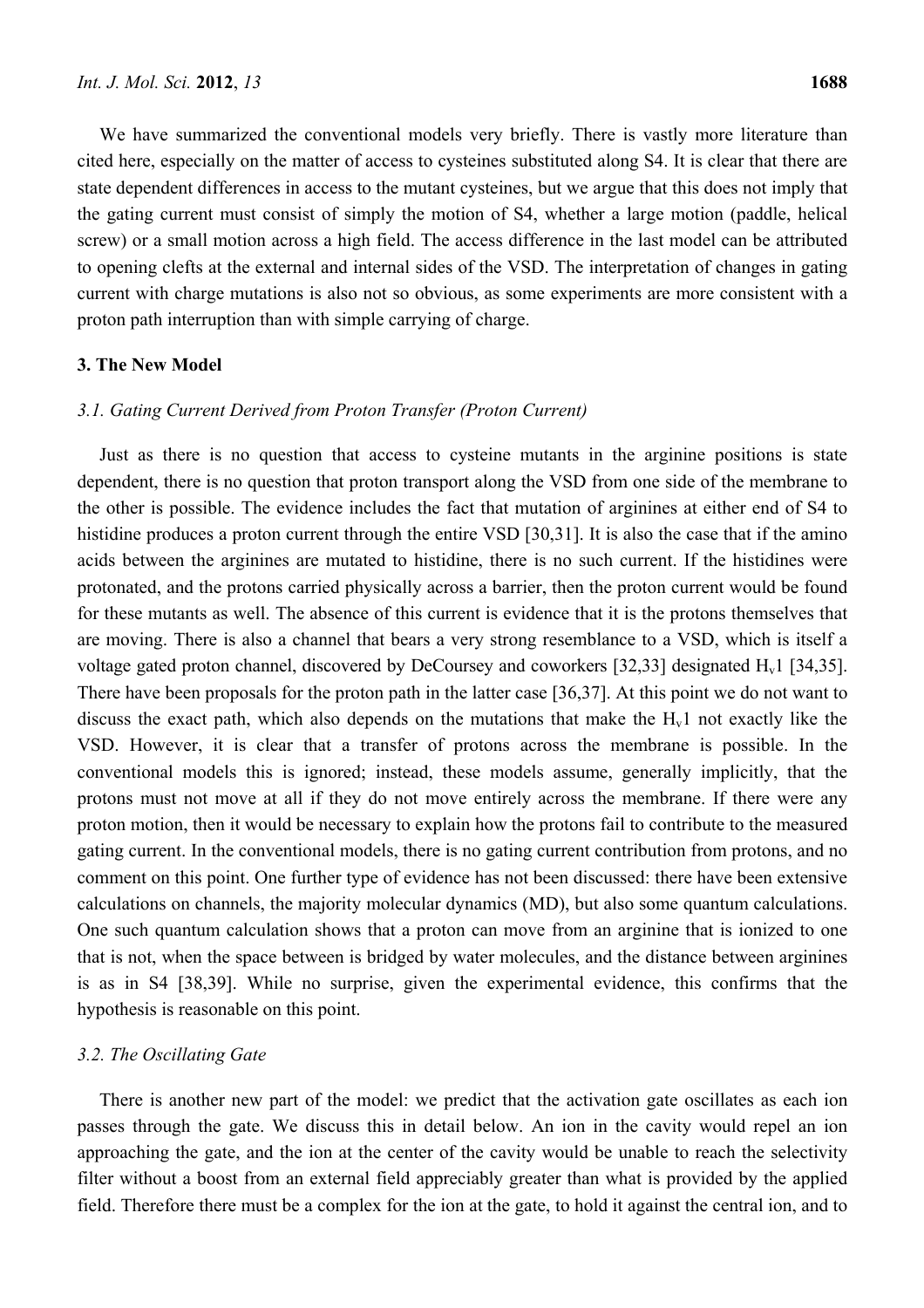thus push the central ion into the selectivity filter over the barrier there. We show below that the energy required for the complexes is reasonable, although full calculations remain to be done.

#### *3.3. There Are Parts of the New Model Taken from Earlier Work by Others*

There are parts of the model that are not new, that have already been proposed by others. This includes interactions of the VSD with the lipids of the membrane, and the interaction of the activation gate and slow inactivation. We will discuss the evidence bearing on these points as well.

#### **4. Evidence Supporting the New Parts of the Model**

These are experiments that we believe can be more easily interpreted on the present model: protons as gating current.

#### *4.1. A Key Mutation Cuts Gating Current*

If a charge is mutated *between* S4 arginines, adding a new charged residue in place of an uncharged residue, the gating current is further limited [40], *regardless of the sign* of the amino acid added in the mutation. The simplest (not the only) interpretation would seem to be that the proton current is blocked by the added charge, if positive, or trapped, if the charge is negative. On the conventional models this should be considered surprising, in that the sign of the charge is not relevant. If the charge is positive, and the S4 moving, it seems that more charge should move across the field, while negative charge would produce less; this seems almost unavoidable in the paddle and helical screw models. Even in the alternating access model it seems at least puzzling. However, experimentally, gating current is found to be less either way; while not definitive evidence for protons being the gating current, it is easier to understand the result if gating current is carried by protons. This experiment in particular contradicts the interpretation of the lower gating current in  $R\rightarrow C$  mutations as implying that the arginines physically carry the current.

#### *4.2. The "Piquito"*

Another experiment that is easier to understand if the gating current is carried by protons is the initial small extremely fast rise observed by Stefani and Bezanilla, which they have called the "piquito". An attempt to fit this into the standard model was made by Sigg and these authors [41–43]. However, the explanation assumed a complex energy landscape that was not clearly defined. It also requires fluctuations that are difficult to understand in the sense that solving the accompanying Fokker-Planck equation appears to lead to fluctuations, while the measurement appears to be of a deterministic phenomenon. It is not appropriate to critique this explanation here; the observation itself is clearly very important, and it is the observation from which we begin. Proton tunneling would exactly mimic the observations, without invoking any complex explanations. For quantum calculations that show how such a step might occur, albeit in a model system, see Yin and Green [44]. Since an initial proton move could initiate a cascade of protons, this is just what would be needed on the model being introduced here. Depolarization of the membrane would allow matching of energy levels for proton transfer, possibly by tunneling. Transfer of a proton would allow a cascade of protons to follow,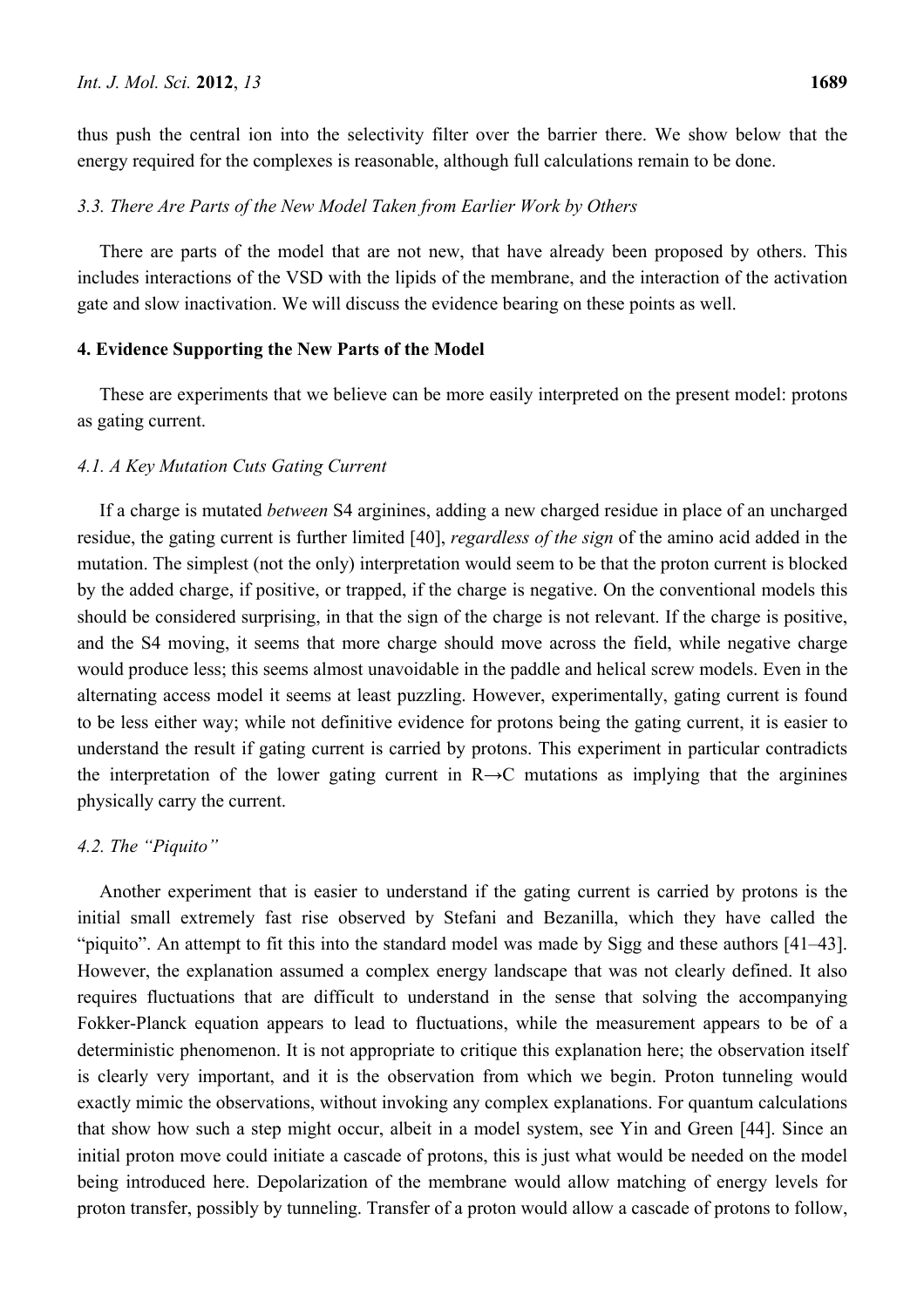as the initial motion was followed by replacing the proton that moved, followed by one or perhaps two successive transfers. The fluctuations of the initial motion would be a consequence of a threshold of matching energy levels. There would be a sigmoidal distribution of open probability, which could be indistinguishable from the Boltzmann model [45,46].

## *4.3. A Switch at the Gate*

Next we consider the intracellular end of the channel. Figure 3 shows the complex of amino acids from several sections at this end of the channel. These include residues from the T1 moiety which hangs below the channel in the intracellular space, as well as part of the *C*-terminal of S6 and part of the S4-S5 linker. In the conventional models, it is hard to see how the T1 moiety participates in gating at all, but it does [47–49]. Adding protons to this region can cause a rearrangement of highly conserved residues, closing the channel. The X-ray structure shows the open state, and Figure 4a,b shows how the difference between protonated and unprotonated forms could account for the opening and closing of the gate of the channel. Figures 3 and 4 show that a plausible fit to the new model can be achieved. Based on a recently completed calculation, the possible intracellular locations for protons in the closed state are shown in Figure 4.

**Figure 3.** The "switch" that opens the gate with surrounding regions, which are shown to orient the view, from the 3Lut structure: Note that there are several salt bridges that may be affected by the addition of ions, particularly  $H^+$ . Segments are labeled in boldface, individual residues in italics. Of residues referred to in the text, P407, E136, and H418 are labeled. The orange spheres are on the pore axis, and the distances shown are in the plane normal to the axis, measured from carbon atoms in the residues, except for the P407 distance, measured from nitrogen in the ring. Note that this makes the open diameter less than 12 Å. Blue atoms are carbon, red, oxygen, purple, nitrogen, green, hydrogen;

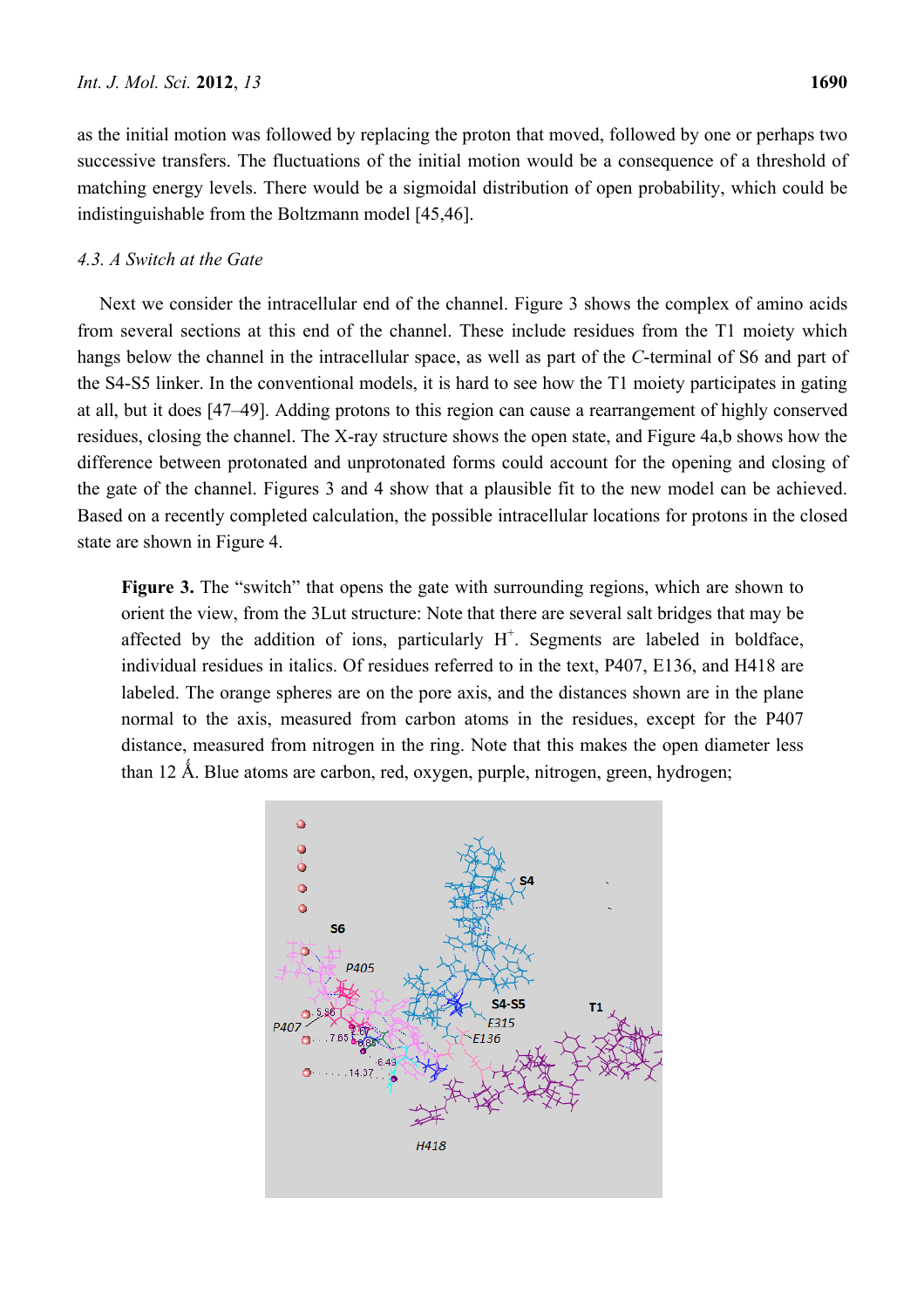**Figure 4.** Figure 4a,b shows the same section of the channel, a part of the section shown in Figure 3 (see labels on the amino acids). Figure 4a shows the open state (it uses 3 positive ions,  $K^+$ , for an approximation to the potential in the open state, and in fact there was very little change from the X-ray structure upon optimization); Figure 4b has been optimized with 2 H<sup>+</sup> + 3 Cl<sup>−</sup> added (the 3 Cl<sup>−</sup> make the internal potential negative). The model would then make this a representation of the closed state. There is movement of certain residues with respect to the S4-S5 linker, in Figure 4b, with respect to either the X-ray or 3  $K^+$ structures (which are similar). Several residues have been labeled explicitly here. Two residues have taken the two protons in this calculation, H418 and E142, and we expect the third proton to go to E136 when it is included in the calculation. Colors: as in Figure 3, plus potassium, large gold spheres (Figure 4a), chloride, large brown spheres (Figure 4b); oxygen and nitrogen atoms shown as large spheres are involved in transferring protons, with a proposed path for protons indicated by hydrogen bonds (from gOpenMol). Certain interatomic distances are indicated to show the difference between the conformations with protons and without. There is a small but significant conformational change apparent between Figure 4a and Figure 4b; the distance from the nitrogen in H418 to the oxygen in Y132 has expanded from 4.90 to 7.49 Å, with the ring flipped, essentially enough to account for the closing of the gate. Because of broken salt bridges, K312 and R419 have also moved. Optimizations used Gaussian09 [50] at HF/6-31G\*\* level. Figure 4a has 524 atoms, Figure 4b has 615 atoms (both, including water). Outer backbone atoms were frozen to provide a framework replacing the forces exerted on this region by the remainder of the protein.



*4.4. D2O Shows a Role for Solvent in the Final Step of the Gating Process* 

When  $D_2O$  is used as the solvent, gating is slowed [51–53]; specifically the last stage in gating is slowed [54]. There is no obvious way that this can be understood in models in which water is not, in part at least, critical to the process of gating. This does indicate that the opening of the activation gate requires the participation of the solvent; in none of the conventional models does water play a role at the activation gate. All require as their final step a mechanical pull on the pore S5 segment by the S4-S5 linker, and the role of water is therefore difficult to understand in these models.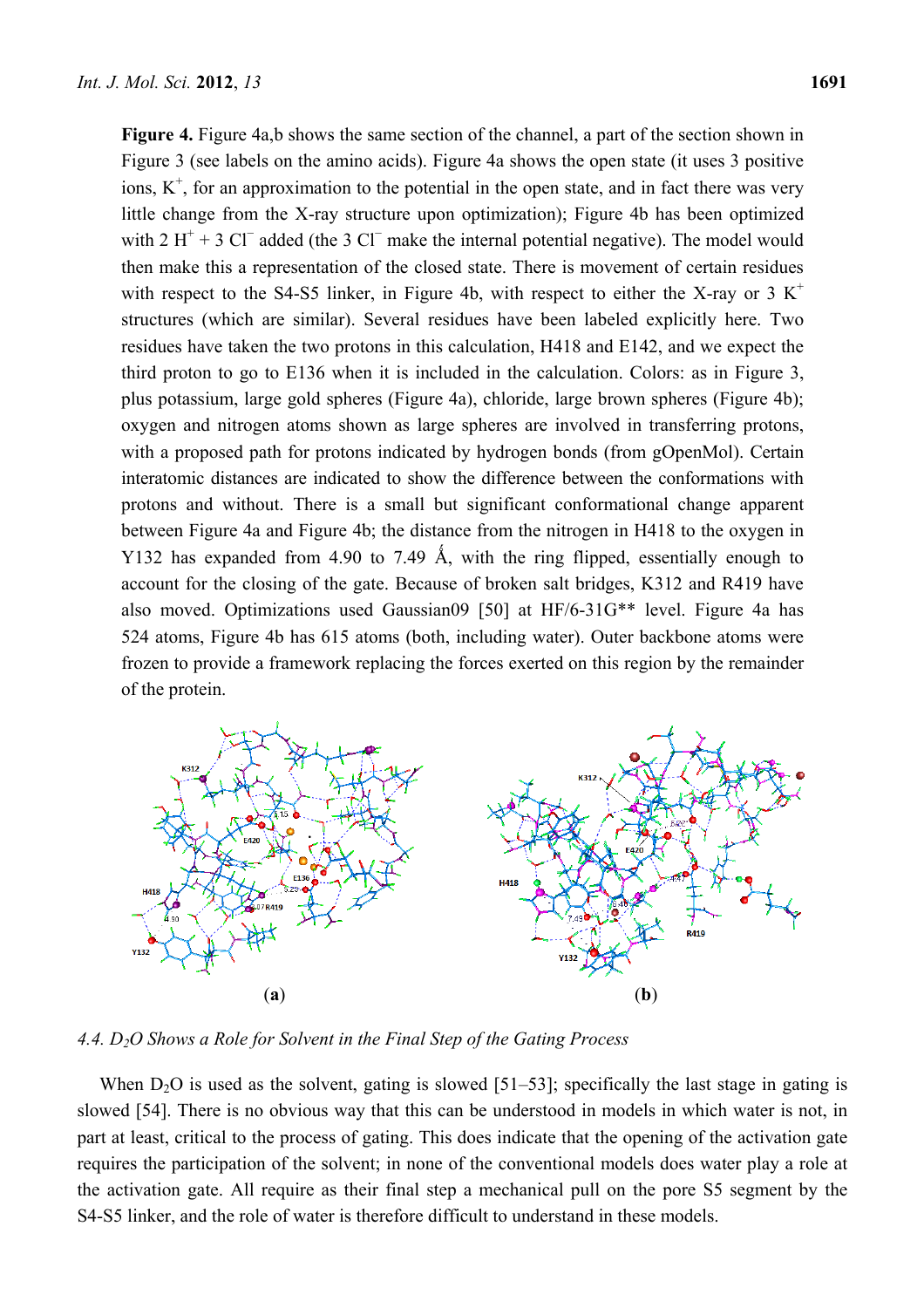#### *4.5. Pressure: Osmotic* vs. *Hydrostatic*

There is further indication that the water plays a role, albeit possibly indirectly, from osmotic pressure experiments. There appears from several lines of evidence to be a final step that opens the channel. The  $D_2O$  slowing referred to above is consistent with such a final gating step involving the water. Hydrostatic pressure shows an apparent activation volume of approximately 60  $\AA$ <sup>3</sup> [55–57] suggesting two water molecules are forced into the channel as it opens, if we take water at bulk density. However, Zimmerberg *et al.*, using osmotic stress [58], estimated 40–50 water molecules are involved with gating; clearly this is far more than could be associated with the cavity. Following this work, an osmotic stress study by Starkus *et al.* [59] also concluded that increasing osmolarity slowed conduction. The latter study considered unilateral osmotic stress and non-equilibrium effects, with complex results, including three steps for gating. It appears that intracellular stress slowed the first step in opening the channel, while there is a large effect on the final step in opening in response to extracellular osmoticants. Again, the amount of water is too large to be accommodated by the pore. Therefore it must be associated with the VSD. Access of water is not seen particularly as a property of S4, but of the VSD as a whole. The osmotic studies may also be consistent with a smaller quantity of water leaving the channel pore. If the osmotic pressure results suggest a much larger number of molecules than can be associated with the cavity, or with conduction, what is it that they do measure? The difference in access of external reagents (e.g., MTS reagents) upon channel opening suggests that the water may be entering the VSD. We have discussed access changes for the arginines of S4, and also for S3. What is being observed is likely increased access to the VSD segments lining the omega current pore from solution (in this the discussion resembles the transporter model) as the association with lipid weakens (see the discussion below of the role of lipids). This would allow the water to enter the VSD from the intracellular end on channel opening, and would account for the large magnitude of the osmotic effect reported by Zimmerberg *et al.* [58] The possibility that this also involves lipid molecules is not considered in that discussion, but it is not excluded; indeed, it seems probable. One of these studies [60] used a toxin, and hypothesized that the role of the toxin was to alter the membrane-channel interaction. We agree that that is reasonable, and hypothesize further that the toxin alters the ability of water to enter the region where the channel and the membrane interact. Butterwick and MacKinnon more recently found that lipid interacted with the VSD of the KvAP channel [61].

Conti *et al.* consider *hydrostatic* pressure results to correspond to an appreciable rearrangement during gating [57]. These are measurements on  $Na<sup>+</sup>$  channels, but again the similarities to  $K<sup>+</sup>$  channels ought to be good enough to take the results to be essentially the same. These measurements show a much smaller effect than the osmotic pressure experiments, corresponding to roughly two molecules of water for the slowing of the rise of the ionic current; the effect on gating kinetics gives an activation volume of approximately one molecule of water. This would be appropriate for the number of water molecules that might enter the pore cavity with each ion, and should affect the conductivity more than the gating. (such a small  $\Delta V$  (activation) may be difficult to reconcile with large gating movements.) In hydrostatic pressure experiments the free energy of the water rises, while with increasing osmotic pressure the free energy of water decreases. The two effects can therefore relate to different parts of the channel cycle. The apparent activation volume of gating derived from the effect of hydrostatic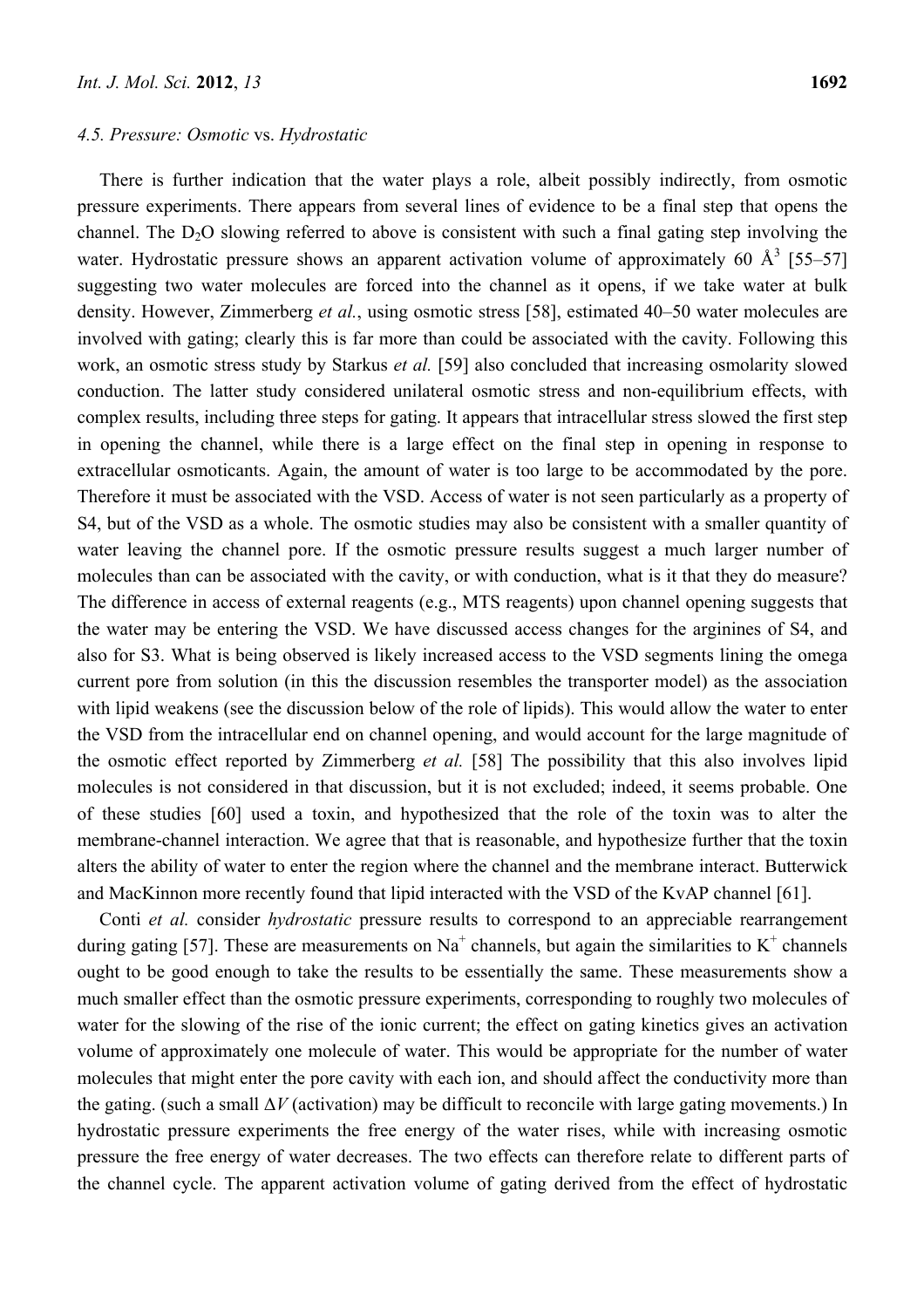pressure may actually relate to the first entrance of an ion into the pore, which would be consistent with the slowing of the rise of the ionic current.

#### *4.6. Non-Linear Response to Large Gating Voltages*

There is one other set of experiments that is included in this discussion for the sake of completeness. It has been generally ignored over the quarter century since it was published, and has not been considered in any of the previous models. It has been neither repeated, nor refuted. However, if correct, this result reinforces the interpretation of the "piquito" (experiment 2 above) that we have given. Fohlmeister and Adelman found non-linearities in the gating current of an ensemble of sodium channels [62,63]. These are consistent with a threshold in gating, which would be appropriate for the "piquito". It has been shown that the threshold can produce essentially the same sigmoidal gating current-potential curve as the standard Boltzmann assumption, as well as the non-linearities that are observed [45,46]. This also comes with a prediction of stochastic resonance, but on this there is no pertinent literature, as far as we are aware. It does suggest a testable prediction. However, it must be acknowledged that this work was not done on a single channel system, and probably much more needs to be done before the result can be fully interpreted.

This concludes the list of experiments relating to gating current that appear to be easier to interpret on the new model; some are particularly difficult to understand on the conventional models, including the piquito, the  $D_2O$  results, and the role of T1. Others support the new model, but are not so difficult to understand as these three on the standard models. While the arguments are not conclusive, they are strong enough to make the new model at least worthy of consideration.

Next, we have to consider the nature of the gate and its relation to conductivity. In the standard model, gate opening merely creates a hole through which the ion passes on its way to the interior of the pore, then on to the selectivity filter. However, the conductance is a function of intracellular  $K^+$ concentration, unlike a normal conductor, which does not have conductance proportional to the external concentration of charge carrier. Therefore, the channel acts as something other than a normal conductor.

#### **5. The Key Evidence Supporting the Oscillating Gate**

#### *5.1. The Gate and the Intracellular Solution*

In Figure 2 we saw that the change in the channel pore conformation was not large between open and closed states. The upper part of the cavity hardly moved. The lower part of the cavity moves only a few Angstroms. The conductance of the channel has been shown by LeMasurier *et al.* to depend on the intracellular concentration of  $K^+$  [64], at least for KcsA. While not a voltage gated channel, the pore region is essentially identical to that of the  $K_v$  channels. Conductance of a normal conductor does not depend on the concentration of the charge carriers outside the conductor itself. However, (Figure 5) we see that it is possible to understand this if we plot  $log [K^+]$  *vs.* log (conductance) from the Le Masurier *et al.* paper. The log [K<sup>+</sup>] dependence means a linear dependence on  $\Delta G(K_{\rm es}^+)$  with  $K_{\rm es}^+$ in intracellular solution, of the log(conductance). The most obvious way to get such a dependence is to have a barrier to the progress of the ion through the cavity, with the  $\Delta\Delta G = \Delta G(K_{\rm es}^+) - \Delta G(K_{\rm sf}^+)$  (with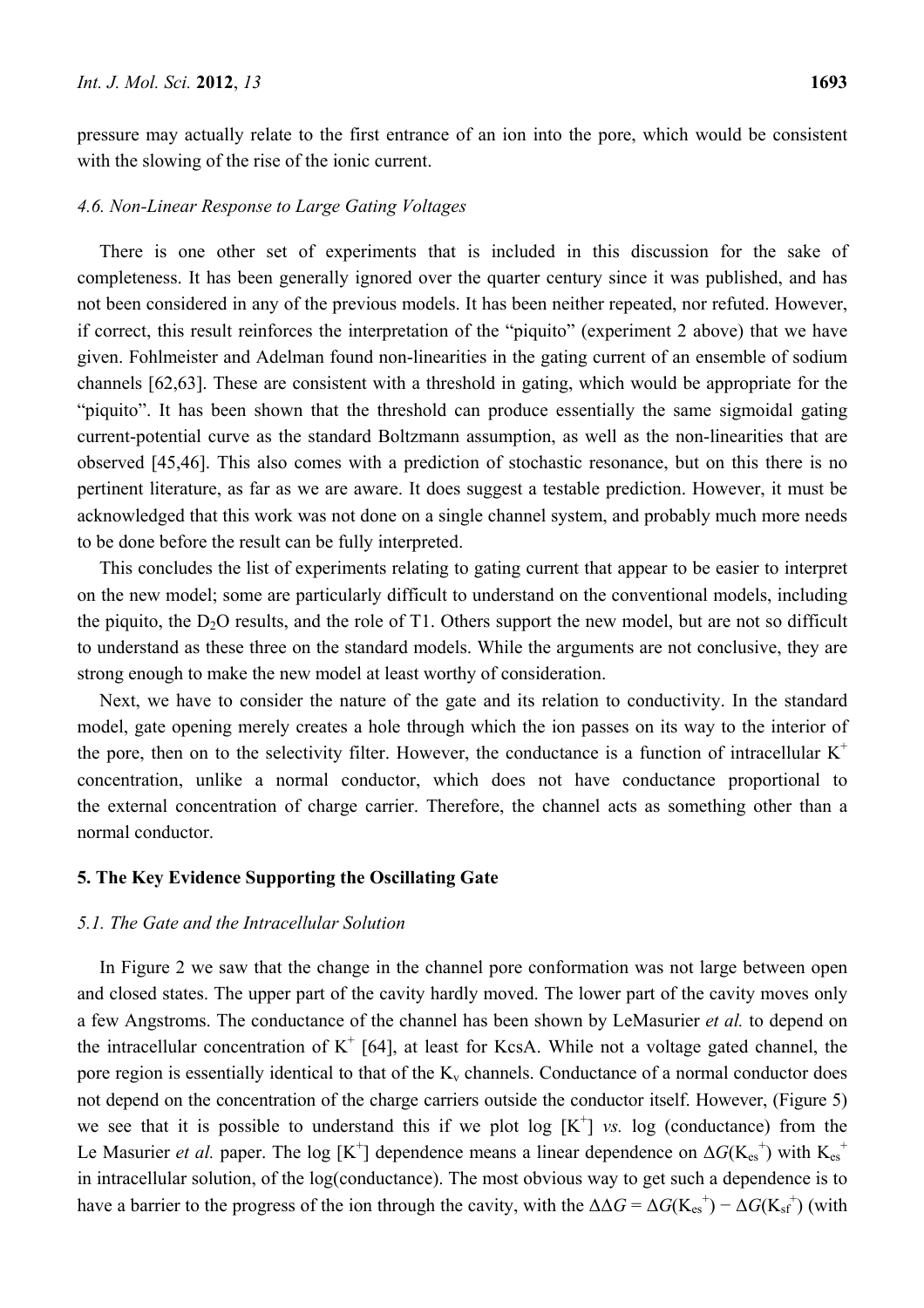free energy measured from the energy of the ion in the infinitely dilute solution, each term on the right hand side is a  $\Delta G$ ),  $K_{sf}^+$  = ion at entrance to the selectivity filter. We combine that with a calculation of the ion's progress in the cavity region. This has not been previously published, and will therefore be described briefly in the appendix. The essential result is that there is a barrier to the progress of the ion in its path in the pore, and the height of the barrier is dependent on the number of water molecules in the cavity. This number may vary as the ion moves into the cavity from the intracellular solution. The calculations presented in the appendix (Figure A2) determine the energy of the ion as it moves up the cavity toward the selectivity filter. The calculations are done separately for each number of water molecules

**Figure 5.** The conductance-intracellular  $K^+$  concentration curve: This is plotted as log  $[K^+]$ *vs.* log  $\sigma$ , in both cases relative to the lowest concentration, from Le Masurier *et al.* [64]. Since log  $[K^+]$  is linearly proportional to free energy, this is a  $\Delta G$ -log  $\sigma$  plot, in effect. It indicates that increasing the free energy of the potassium ion is consistent with the ion having to surmount a barrier in its path, and our calculations suggest that this barrier is in the cavity.



The most serious error in absolute value of the calculated energy is probably the limitation on the number of atoms that can be included; this should not vary greatly with the number of water molecules. However, the general point that there is an energy minimum near the center of the cavity with a climb to the selectivity filter would be hard to change in future work. This has an interesting consequence, to which we now turn.

### *5.2. Minimum at the Gate, Required for the Knock-on Mechanism*

If there is a free-energy minimum in the center of the cavity (not necessarily in the geometric center, but fairly close—the X-Ray structure shows an ion in this position), then it is necessary to have the ion in this position moved along by some sort of potential. For, say, a 50 mV potential applied across the membrane, the energy is lowered by about 2  $k_BT$ , or about 5 kJ for the entire membrane, too small for what is needed to cross the barrier into the selectivity filter. When added to the terms covering other barriers, as we are about to see, the external field produces an increase in current, so the measured I-V curve can be understood. The conductivity for potentials in this range is roughly ohmic,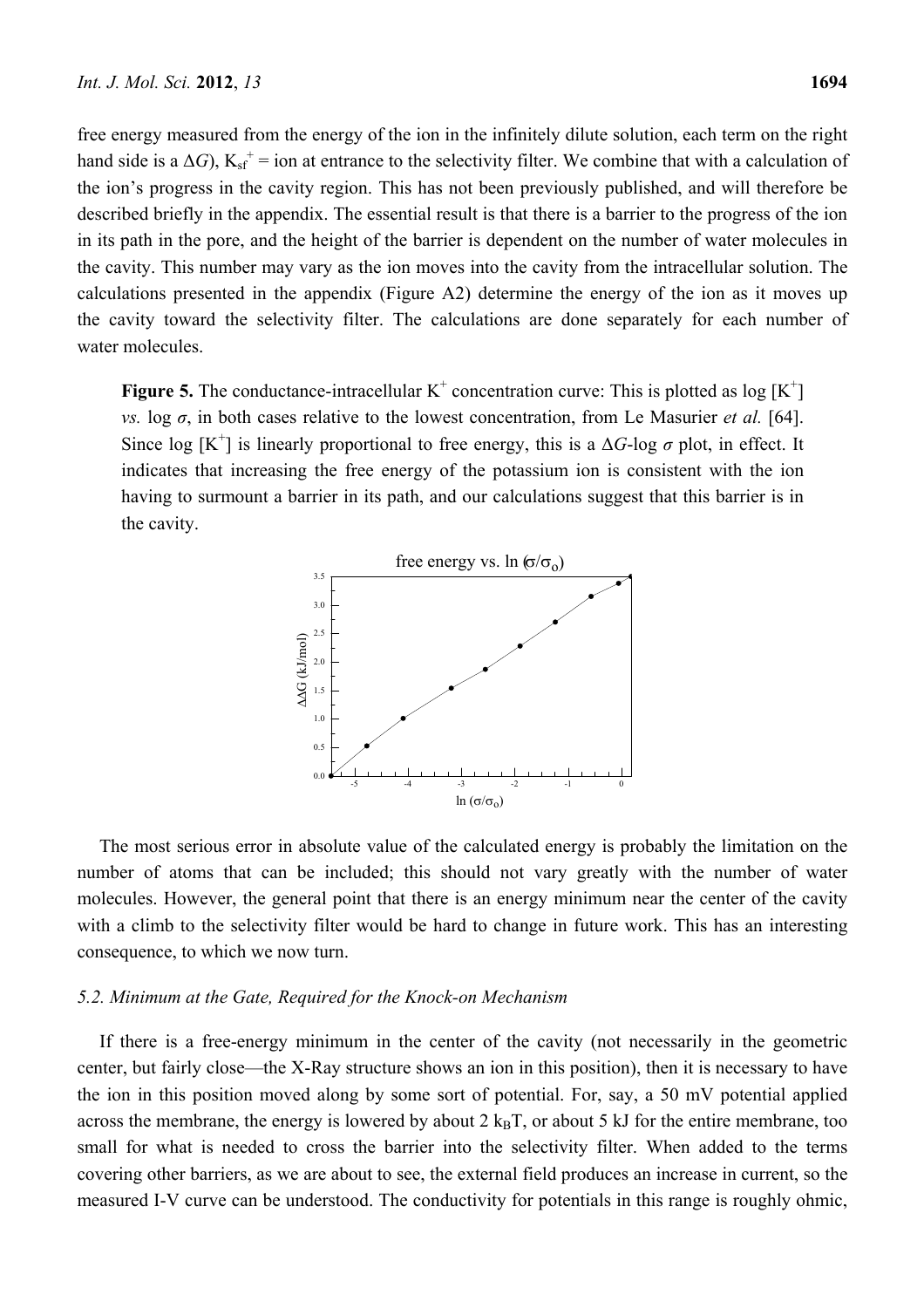so considering the external voltage as the means of overcoming the internal barrier is unlikely to be correct. If one considers two ions, one at the gate, the other at the cavity midpoint, approximately 6  $\AA$ distant, the coulombic energy of repulsion is  $4 \times 10^{-19}/\epsilon$  J, where  $\epsilon$  is the effective dielectric constant. This *ε* is likely to be larger than the *ε* at the gate; there is more water, and it is freer to move. While the system is more polarizable than the interior of a protein, it should be much less so than bulk water. If  $\varepsilon$  = 10, the energy is 4 × 10<sup>-20</sup> J, or about 10 k<sub>B</sub>T, approximately 25 kJ. If  $\varepsilon$  is as large as 30, the energy is still over 10 kJ, more than the energy of one charge with 50 mV across the membrane (even if the entire drop were in this region, which would mean something else would have to boost the ion through the remainder of the channel, and no such thing is known). At the gate, there is less water, a higher field, and tighter hydrogen bonding. This is the reason we consider the dielectric constant to be in the 10 to 30 range here, compared with perhaps 4 at the gate. The ion approaching the gate will be repelled by an energy greater than that provided by the voltage across the membrane, so would be expected to fail to reach the gate, or if it does so, to progress past the gate. The classical "knock-on" mechanism would have the incoming ion push the central ion forward toward the selectivity filter. However, an equal and opposite force pushes the incoming ion back out of the gate. The obvious way to solve this problem is to have a free energy minimum for the ion at the gate, so that the ion is complexed in place long enough to force the central ion upward. In order to have this minimum, the protein must do the complexing; even if the complex is too weak to isolate, with a binding energy of only, say, 25 kJ, it should suffice to hold against the central ion. A wide open gate would not work, as an incoming ion would effectively be in bulk solution, and would be pushed back. From Figure 2 we saw that the X-ray open structure expands from about a 6 Å carbon-carbon distance across the opening to about 12 Å. This is a C atom distance, so the space for the ion is smaller. Possibly an electrostatic minimum could form at the gate from the dipoles of the neighboring protein, as suggested by Chung *et al.* [65]. However, if the well is of constant depth, the depth would have to be greater than that at the center of the vestibule. If the well is constant, then it is hard to see how the ion in that well could move, or an ion that approached the gate from the intracellular side not be repelled. All that happens in that case is that the position at which the "knock-back" effect takes place moves down slightly. The number of ions that can diffuse to the channel on the intracellular side, depending on the detailed assumptions concerning the area of the channel that is taken as the region the ion must reach, would have to be at least the observed current; with no barrier this is possible. A 13 kJ barrier would reduce the number by  $\exp(-13/2.5) \approx 6 \times 10^{-3}$ , enough to make it impossible to have an adequate current. We therefore seek a mechanism that does not have this problem. We consider instead the consequences of an oscillating gate.

#### *5.3. Oscillation of the Gate*

The oscillating gate we consider has two states: closed/complexed, with an ion in the gate, and open/separated. In the latter case an approaching ion can be pulled in, with the gate plus ion switching to the closed/complexed conformation. The next step is to push the center ion up, leaving a vacancy at the center; after this, the complexed ion at the gate can move to the center, allowing the gate to reopen for the next ion. Thus there is a cycle of states, with one example suggested in Figure 6. The existence of minima requires either that the rate of random ion movements be great enough to allow passage of ions, with the external voltage sufficient to drive the current, or the oscillatory mechanism described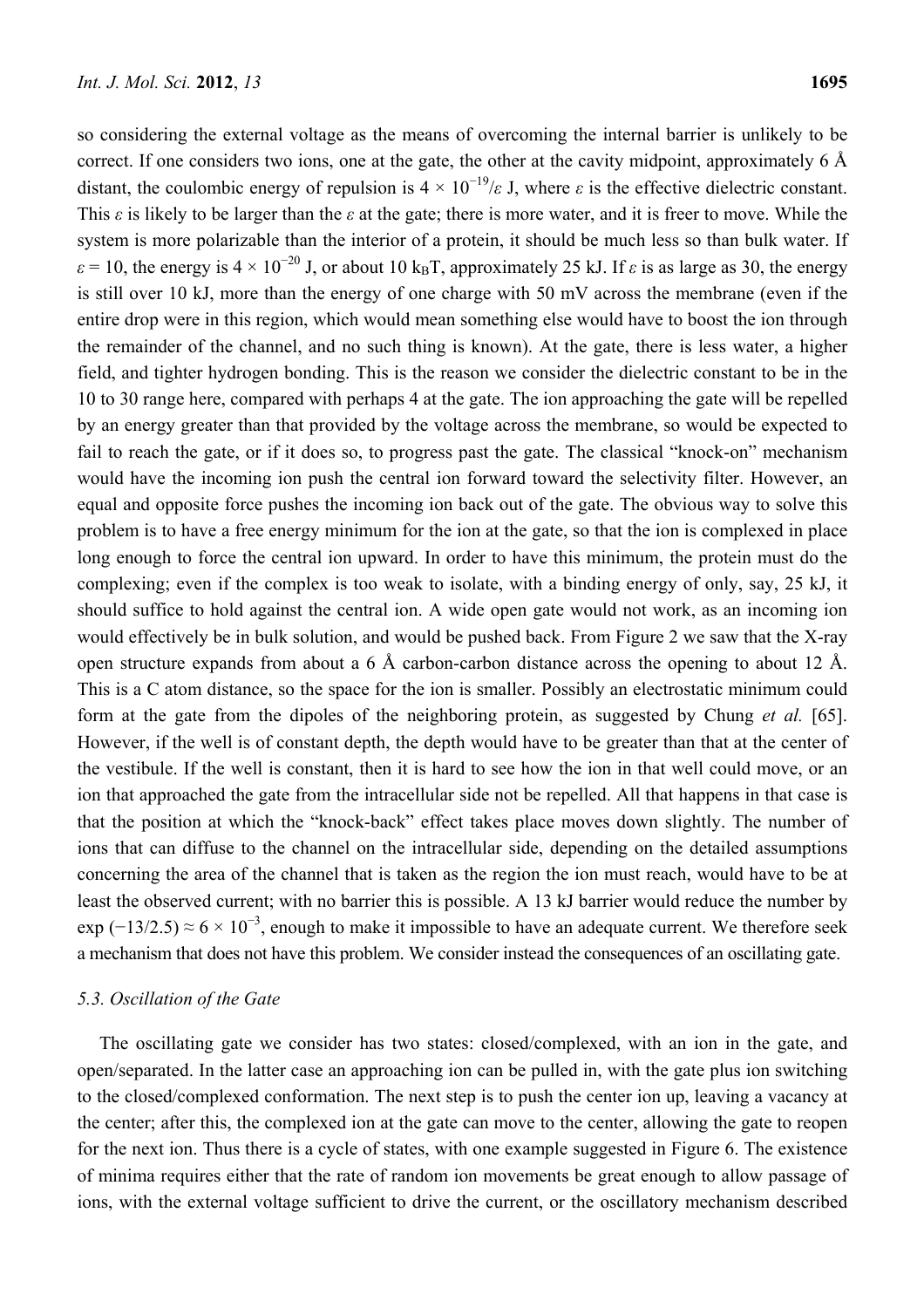here. We can consider the energetics of the external field: there is only about 5–10 kJ of energy available, compared to the several times that, that would be minimally necessary. Therefore, the oscillatory hypothesis appears to be a better fit to what is known. The oscillation that is required is only about 2 to 3 Å from each domain, approximately the distance moved by H418, shown in the difference between Figure 4a,b. The gate should be able to reflect this motion. The second requirement is for a complex of the right strength. A calculation of the strength of the complex, whether by threonine (T107) in KcsA or proline (P407 in  $K_v1.2$ ) in  $K_v$  channels, is in progress. However, ab initio calculations of a single prolylglycyl dipeptide with  $K^+$  show a gas phase complex [66]; with 4 prolines (4 domains), such a complex should easily be strong enough, even in solution. The strength is about consistent with an order of magnitude estimate. (The upper limit on the strength of the potential well would be determined by the minimum at the cavity center; a too-deep minimum at the gate would also prevent conduction).

**Figure 6.** A possible oscillation sequence for the ions as they progress in the channel: the three positions are: bottom, gate; center; cavity center; top, S4 (lowest) position of the selectivity filter. States (b) and (d) are expected to be short-lived compared to (a) and (c).

$$
\begin{array}{|c|c|c|c|c|} \hline 0 & & 0 & & & K^* \\ \hline K^* & & & & & 0 \\ 0 & & & & K^* & & & 0 \\ (a) & & & & & & 0 \\ \hline \end{array}
$$

The order of magnitude estimate goes as follows:

 $\sim$ 

 $\Delta E \approx (1/4\pi\epsilon_0) q \mu (1/r_c^2 - 1/r_o^2)/\epsilon$ , where  $r_c$  is the distance between dipole  $\mu$  and the charge q in the complexed state,  $r_0$  in the open state. Taking  $\mu = 2$  D,  $r_c = 3$  Å,  $r_0 = 6$  Å,  $\varepsilon = 4$ , we get  $\Delta E \approx 12$  kJ. For the complete complex, with four domains, assuming no interference of fields of the dipoles, this makes close to 50 kJ. This is probably more than is necessary, but is very much in the right neighborhood. Of course, we have chosen a dielectric constant and dipole strength that, while plausible, are not supported by direct evidence. In addition, a macroscopic calculation is not entirely correct either. With these caveats, we can say that the proposed complex has a strength that is not unreasonable.

The complete quantum calculation that is needed is just beginning. One reason we need to do the complete calculation is that the correlations among the hydrating molecules at the ion would almost certainly make the total energy less than four times the single interaction; with 12 kJ for a single domain, perhaps 30–40 kJ would be more likely for 4 domains.

The ion path through the cavity has several minima, of which the three most significant are at the gate (so far lacking a quantum calculation), at the center of the cavity, and the S4 position of the selectivity filter (the latter two supported by the calculations summarized in part (A) of this appendix). This suggests looking at several possible sequences of states. We offer just that given in Figure 6 above. Although this omits possible changes in number of water molecules during the cycle, it provides a reasonable sequence of states for an oscillating gate.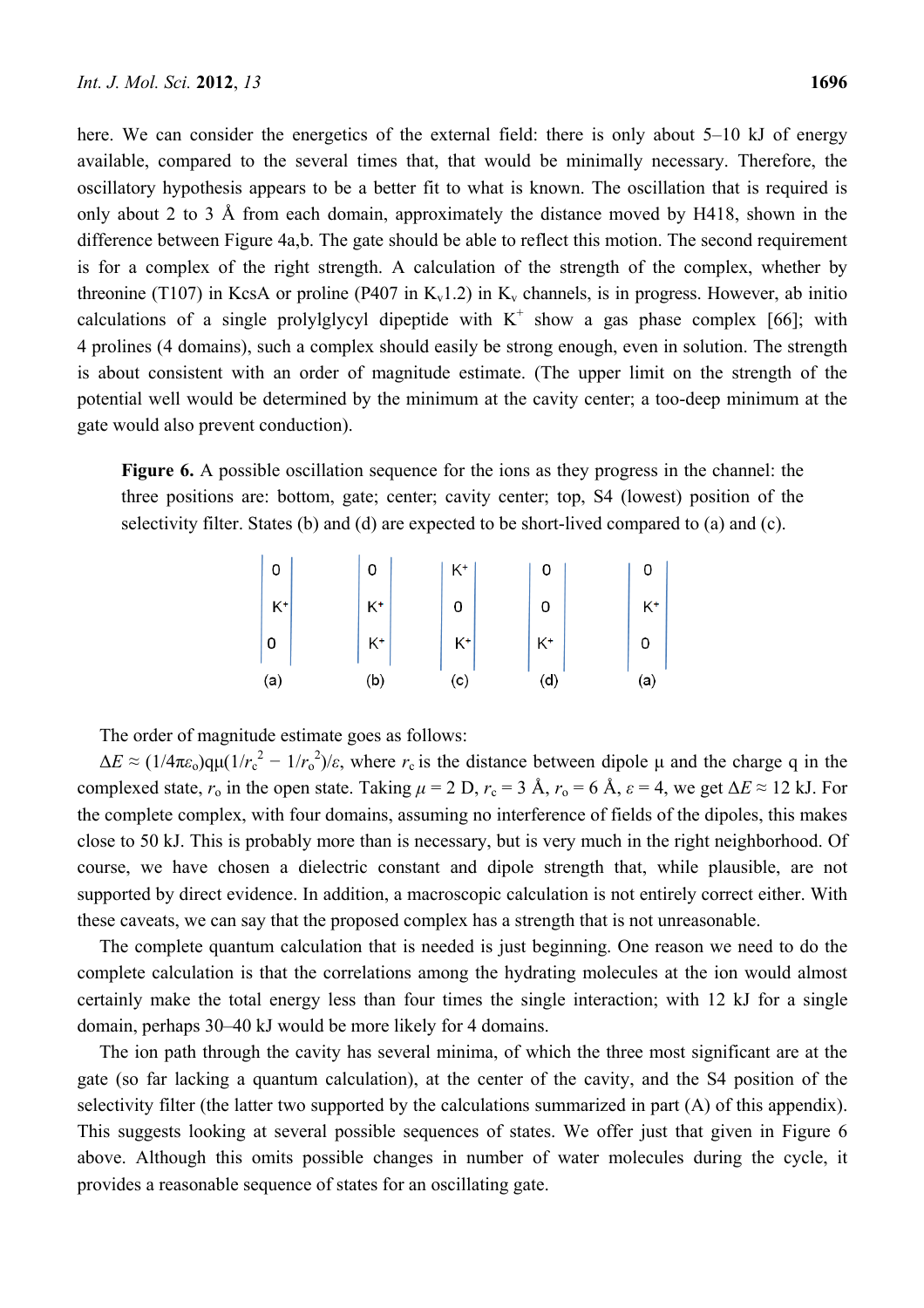There is a further implication of the oscillating gate. Either the gate, or a nearby part of the protein, must be able to contract around the ion. Then if an ion that makes a strong complex is used, it should stick in the gate. This experiment has already been done, with  $Cd^{2+}$ , with a cysteine mutation at the gate [67,68]. It is possible to form the expected complex. This is enough to show that there is a state in which the gate can be bridged by a single ion.

Having come this far, there are some implications of the model that must be accounted for to make the model self-consistent. For one thing, if the protons are to proceed from one side of the membrane to the other, they have to have a place to stop moving at the external end when open, and the internal end when closed.

#### *5.4. The Proton Reservoirs*

While proton transport through the VSD seems to be well established, there will still be no such contribution to the gating current if there is not a way for the protons to be accepted at either end of the S4 segment. The protons that travel from the intracellular to the extracellular end of the VSD when the channel opens, and in reverse when it closes, must have a location at which they can be accepted at each end. Otherwise, the proton current would continue through into the solution. However, such a current is only found when the end arginines are mutated to histidine. Evidently the protons are blocked by the charges on the end arginines. Also, the gating current is thus limited. Membrane lipids may also play a role. These reservoirs are more than "parking spots" for protons, as the protons at the inner end must actually close the channel, just as a proton opens the KcsA channel. Amino acids H418, E136, and E142 appear to be the center of the intracellular (closed state) reservoir (again, see Figure 4b). There is no mechanical pull on the gate coming from the S4-S5 linker in this model, although that linker does play a critical role in transmitting the protons. If it is put together correctly, the KcsA channel can be attached to a VSD and made into a voltage gated channel [69]. If the linker in a voltage gated channel is disrupted, there can be gating current without opening the channel [70]. The structure at the intracellular end is conserved. In any model, including ours, this is necessary. The extracellular reservoir has not yet been defined as well, although it must be below the outermost arginine (R1).

## *5.5. A Role for T1*

We have discussed the interaction of the T1 moiety with the gate; the relevant section of a single domain of  $K_v 1.2$  was shown in Figure 3 and Figure 4. These figures include several water molecules, showing a series of linked hydrogen bonds; these bonds show a path that the protons would be expected to take to reach the gate, and move the key histidine (H418). This is based on a calculation (Kariev and Green, unpublished) of this region; the calculation has been done under three conditions: starting from the X-ray structure with no added ions, with three added  $K^+$ , and with three added  $Cl^$ plus two  $H^+$ . We can see the motion of the H418 in Figure 4b. Since the computation cannot, being static, show an oscillation, and the ions in the computation are forced to find a single minimum, there is still more to compute to obtain dynamics. However, it is clear from this much that the freeing of the gating end of S4-S5 and the role of T1 can be understood if extra  $H^+$  are present, even if we neutralize the overall charge (here, Cl<sup>−</sup> does this, in addition to adjusting the potential).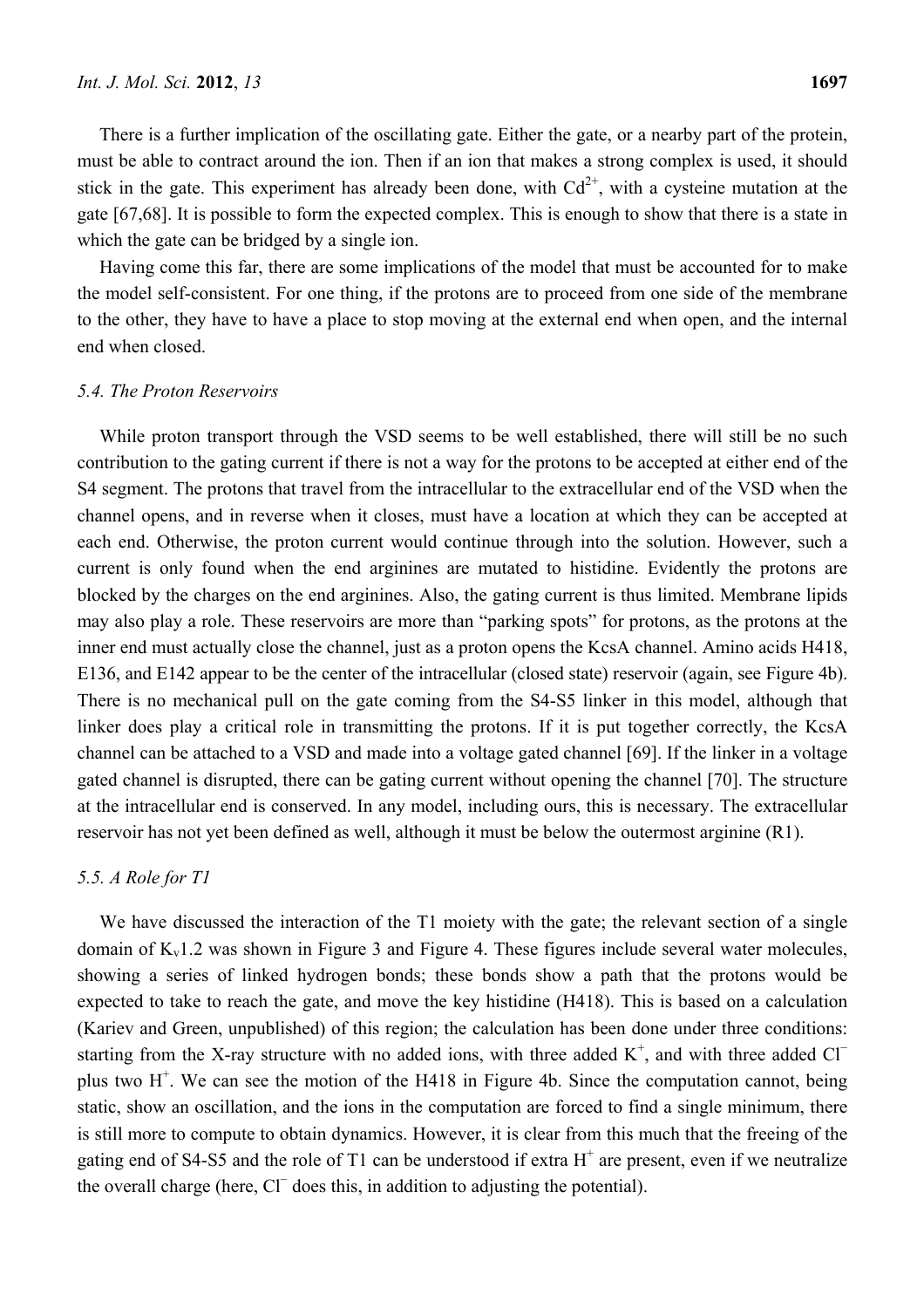#### **6. Lipids**

The channel must interact with the surrounding lipids. Schmidt and MacKinnon [71] showed that negatively charged lipids are needed for channel functioning. KcsA interacts with lipid, according to MD evidence [72], as do other channels [73]. Since these MD results work with essentially electrostatic forces, they ignore quantum effects. Hydrophobic coupling has been suggested for a channel and lipid [74]. Toxins have been used to demonstrate coupling [75]. Other proposals for a role for lipids have been based on lipid exposure of the VSD; for example a role for externally applied polyunsaturated fatty acids (PUFAs), which would have to reach the VSD by way of the membrane, has been found by Borjesson and Elinder, albeit with some channel specificity [76]. The same group found that certain PUFAs, but not saturated fatty acids, could shift the I-V curves of the Shaker channel in a negative direction, and that there was a pH dependence of this shift [77]. The fact that saturated fatty acids failed to have an effect was interpreted to mean that they lacked access to the relevant region of the VSD. The fact that there is pH dependence as well is consistent with the new model, although it could also be an electrostatic effect as the authors proposed. Mechanosensitivity of voltage gated channels has been shown [78]. Furthermore, Schmidt and MacKinnon also showed that the mechanical state of the membrane affects voltage gating [60]. Where the question of the lipid charge has been considered, the lipids appear to be negatively charged. This makes sense if the lipid makes a complex with arginine, as suggested based on quantum calculations [79], and supported further by MD simulations [80]. There is evidence that not all arginines at the extracellular end are ionized. If the arginine is not ionized, and there are negatively charged lipids, then the reservoir needed for protons in the "up", or open, state, must exist. While there are places for protons, the hypothesis that there are locations for specifically three to four protons remains to be proven.

#### **7. Slow Inactivation**

Slow inactivation is connected to the intracellular activation gate [81–86]. However, slow inactivation involves the selectivity filter at the extracellular end of the channel, the opposite end of the channel from the activation gate. There have been multiple interpretations. Cuello *et al.* [85] presented evidence that the coupling involves the F103 residue in the middle of the KcsA cavity lining, and comparable residues in other  $K^+$  channels. They attributed this to a mechanical coupling involving hydrogen bonds from the activation to the inactivation gate. However, the evidence included a simulation involving water molecules. The water would be strongly affected by the way in which the wall is perturbed by the substitution of a smaller residue for the phenylalanine in the mid-cavity wall. Both the space available for the water and the arrangement of the hydrogen bonds would be altered. Therefore, although we will focus on water in the following discussion, we do not necessarily disagree with the Cuello *et al.* interpretation; rather, we add to it, and consider the alteration of hydrogen bonds involving water, and the solvation of the ion, as of primary interest from our point of view. The importance of F103 and corresponding residues is consistent with this view, in that the partial rearrangement of the cavity wall would force rearrangement of hydrogen bonds. In fact, if the protein in the cavity wall remained rigid, it would be hard to see how the water would rearrange as it must,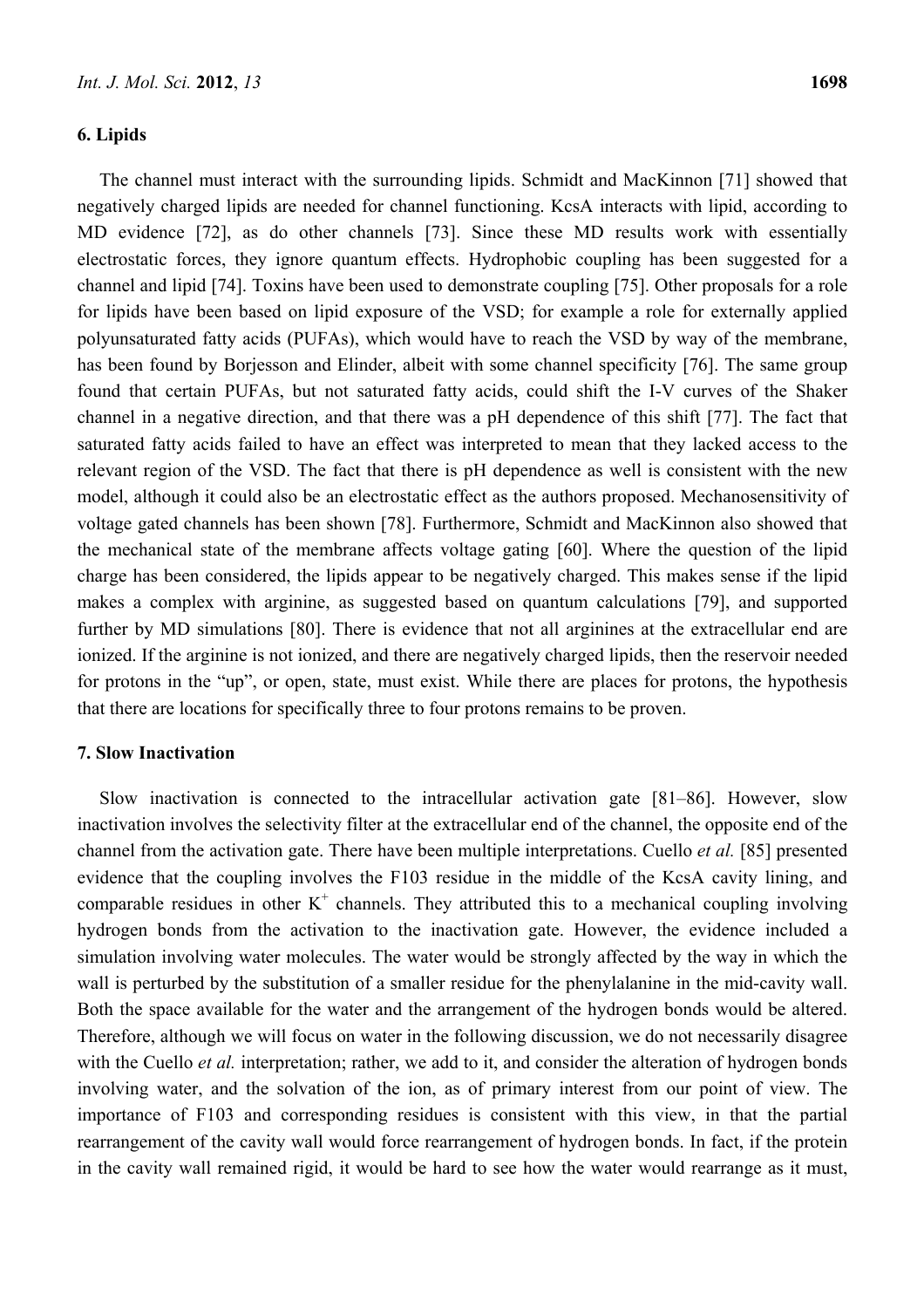which appears to require that the residues in the cavity wall play a role. In our calculation as well, we see that the phenylalanine that Cuello *et al.* identified plays a role, and rotates so as to affect the water.

We have carried out calculations of the water in the KscA cavity with a  $K^+$  ion in the closed configuration, as well as some more limited calculations of an upper half cavity (hence, no difference in whether it was open or closed). We used 12, 14, 16 and 18 water molecules, with the latter being approximately the density of bulk water. That assumes an effective radius of 5 Å for an equivalent sphere, hence a volume of about 525  $\mathring{A}^3$ , compared with 540  $\mathring{A}^3$  needed for 18 water molecules at bulk density. Of course, the ion occupies about as much space as a water molecule, making 16–17 molecules a more appropriate number and, more important, the ion organizes the water in the vicinity. Therefore, although the density is only approximate, it seems safe enough to cover the range of 12 to 18 water molecules plus one ion. The system has been optimized (using HF/6-31G\*\*) with the ion in the center of the cavity, as well as with the ion fixed 2, 4, 5, and 6 Å above this position. The latter position is the S4 position of the selectivity filter. Calculations, as noted earlier, are discussed in the Appendix. The key finding from the calculation is that there is always a barrier to the ion entering the selectivity filter. The barrier is small with 14 water molecules, but the energy is too high at the center for this configuration to contribute. There is a large barrier to the entrance of the ion to the cavity; if we assume 16 water molecules (12 or 14 lead to very large barriers), it is close to 100 kJ. There is also the possibility, not directly considered in the calculation, that the number of water molecules fluctuates during the cycle of gating and transition of the ion from gate to selectivity filter. The oscillating gate mechanism can allow the water in addition to the ion to flow in and out during the cycle, requiring that the hydrogen bonds break and reform with the passage of each ion. This allows a small probability that the bonds will reform so as to allow a fluctuation in hydrogen bonding to the amino acids anchoring the boundary such that the cycle is interrupted. Because there are multiple possibilities for such a rearrangement, it is likely that different calculations will lead to alternate configurations of the inactivated state. Fluctuations occurring with a frequency of about 1 in  $10^6$  to 1 in  $10^7$  ions would seemingly give the correct rate, and a probability in this range is plausible. More extensive calculations would be needed to establish this rate. At the moment, we merely note that the experimental evidence concerning slow inactivation is consistent with this mechanism, and the calculations that we have done are most easily understood in these terms; we find it difficult to see a good alternative explanation. Furthermore, the existence of a barrier, combined with the oscillating gate, ties the activation and inactivation gates together.

The oscillating gate is needed to allow the ion to enter the cavity at all; a free energy minimum at a static activation gate still does not prevent the ion from getting trapped there, and repelling following ions, unless it is released by the gate. Since the oscillation required is approximately 2 to 3 Å in radius, this is not a major conformational change, but should lead to a major change in free energy of the complex of the  $K^+$  ion. In the model presented here, the role of water is central to the conductivity of the ion, and having one to two water molecules that must move into the pore per ion is the best estimate that can be made from the calculations. Static calculations cannot give an exact number, but only an estimate based on free energy. Fluctuations must be allowed for, and thus the number is necessarily approximate. However, the mechanism suggested here is consistent with the experimental data to the accuracy of both the experiments and the calculations. Slowing conduction at higher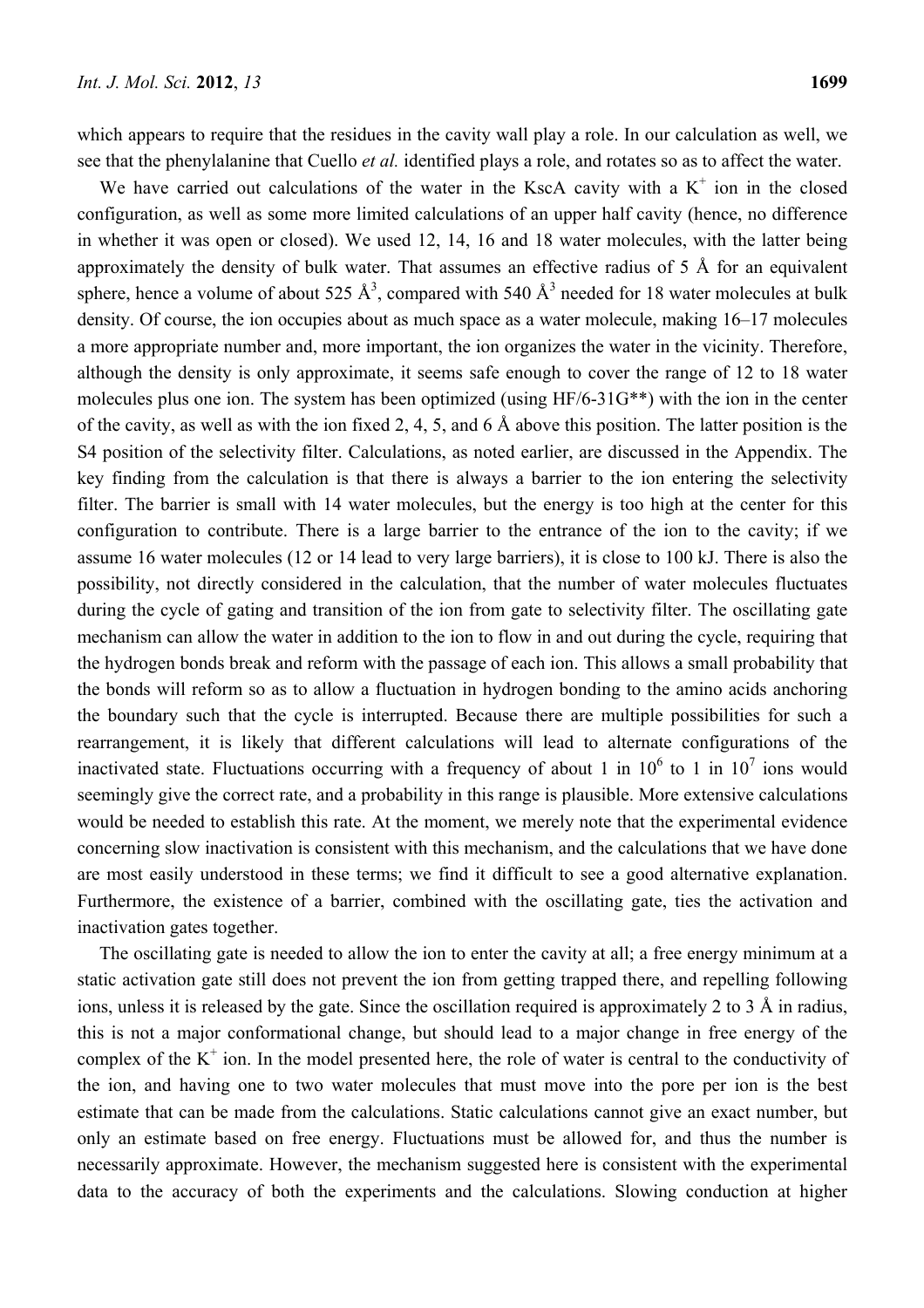osmotic stress is qualitatively consistent with this view. Oscillation of the gate does not make any obvious prediction with regard to an osmotic effect.

#### **8. Discussion**

It is now time to put the pieces together. We have set forth the separate sections of the model: proton transport as gating current, the source and sink for the protons, probable interaction with membrane lipid and the reason for the requirement for interaction with the lipid, together with the relation of the lipid to the cysteine accessibility measurements, the interaction of the activation gate with the T1 moiety, and the reason for the dependence of conductivity on the intracellular concentration of  $K^+$  in terms of the oscillating gate. We also have a mechanism for the interaction of the activation and inactivation gates by way of the water in the cavity, and the relation of this to the cavity lining protein structure. This last is required at least qualitatively by our results as well. Furthermore, we can account at least qualitatively for the dependence of gating and conduction on osmotic pressure, as well as the gating dependence on  $D_2O$ . Also, the barrier that we find in the quantum calculations can be related to the  $[K^+]$  dependence of conductance.

#### *8.1. Proposed Experiments*

We consider the channel as a single system that has multiple interlinked parts. The separate experimental results on the VSD, on the pore, on the S4-S5 linker, and on other separate sections, can be given specific interpretations. Here we attempt to fit the parts together to make a fully functioning single entity. One additional purpose of this review is to suggest experiments that could test the ideas presented here, and the experiments that remain to be done are largely combinations of two or more effects, such as osmotic pressure with access. So many individual experiments have been done without agreement on a single model, that it is likely that a new approach is required; it may produce a single version of a standard model, or a model more like that considered here. However, whichever turns out to be correct, so far the evidence points in more than one direction, and clarification is needed.

There are two major differences between what we propose and all the standard models; the gating current and the oscillating activation gate. The main experiments that support the standard models are cys mutants, affecting both access and gating current, and FRET experiments. This suggests the following as possible new experiments that would distinguish the model proposed here from these models.

#### *8.2*. *Osmotic Pressure Combined with Access*

One experiment has been suggested above: combine osmotic pressure with access. Standard models would predict no interaction, with the access the same with or without an osmotic pressure difference. However, if water is pulled out of the VSD, then we would expect that access might be more difficult at higher osmolarity, slowing the rate of cys modification. In addition, the number of molecules of water in the osmotic effect would be reduced if another molecule filled part of the space the water would normally occupy. In contrast, if the S4 TM segment were moving to the surface, the osmotic effect on access should be very small or non-existent.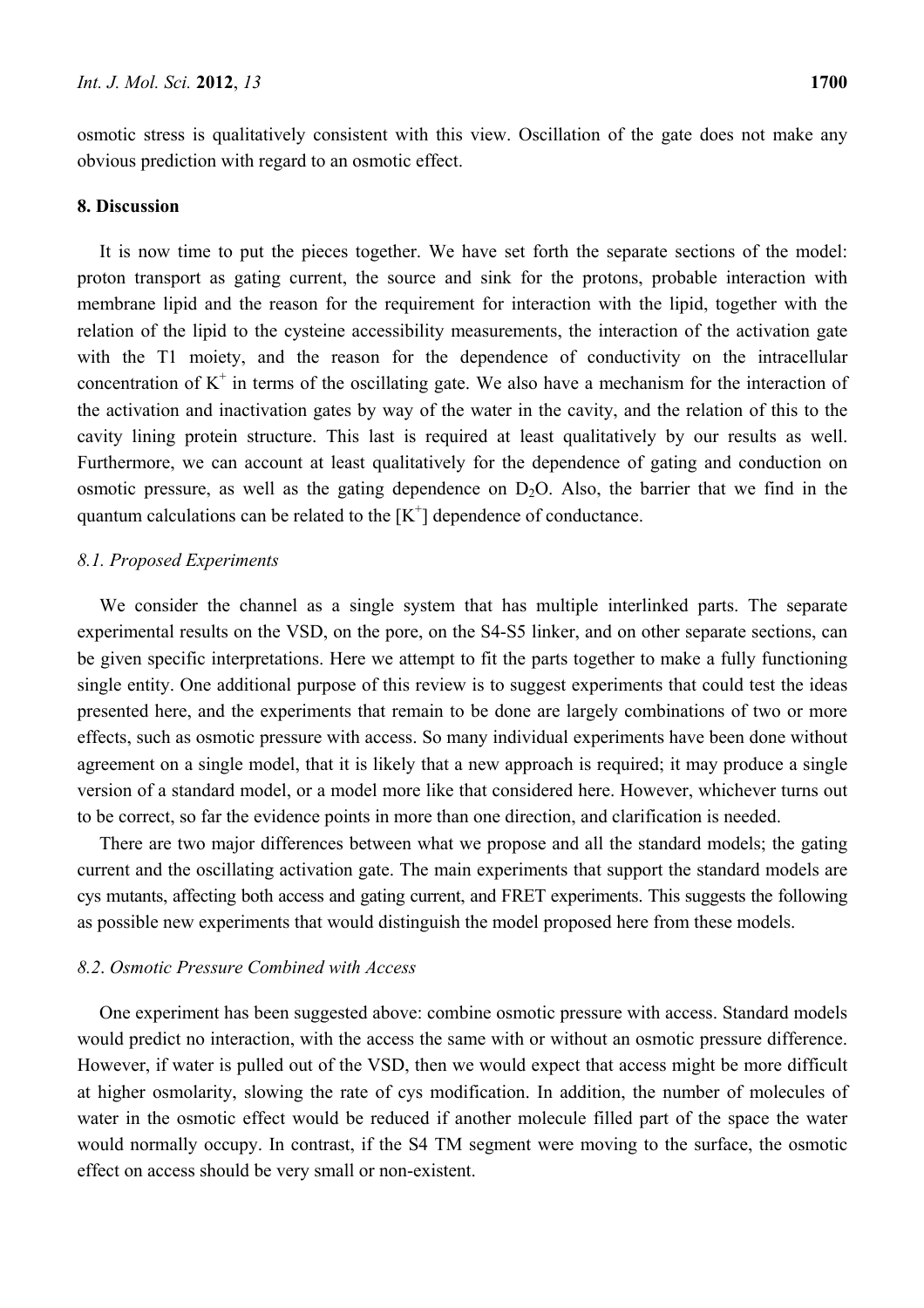#### *8.3. A Possible Means of Detecting an Oscillating Gate*

The proposed oscillating gate suggests looking for almost any effect that can be measured independently, and that interacts with the gate at a rate comparable to that at which the ions pass through the gate. While in principle an NMR experiment could show a shift in response to rates of  $10<sup>7</sup>$ to  $10^8$  s<sup>-1</sup>, this comes in the frequency range where NMR has the most difficulty. However, ESR line broadening might also work. In that case the rate should increase with the current, hence with the

applied potential, and the line broadening would be affected accordingly. The calculations for this have not been done, but the experiment should be possible with a spin label near the gate.

## **9. Conclusion**

A model is proposed for ion channel gating that differs from previous models in that it attributes the gating current to protons, and proposes an oscillating activation gate. A variety of experimental results can be more easily explained in this way. Experiments that have been used to support the conventional models can also be understood in this model, and at least qualitative explanations are given for these. Some new calculations are also offered in support of the proposed model, as well as two proposed experiments.

#### **Acknowledgements**

We thank the supercomputer facility at the William R Wiley Environmental Molecular Sciences Laboratory at Pacific Northwest National Laboratory, a Department of Energy Facility, and this research was also supported, in part, by a PSC/CCUNY grant, and by a grant of computer time from the City University of New York High Performance Computing Center under NSF Grants CNS-0855217 and CNS-0958379.

#### **References**

- 1. Hille, B. *Ion Channels of Excitable Membranes*, 3rd ed.; Sinauer Associates: Sunderland, MA, USA, 2001.
- 2. Bezanilla, F. How membrane proteins sense voltage. *Nat. Rev. Mol. Cell Biol.* **2008**, *9*, 323–332.
- 3. Roux, B. A brief introduction to voltage-gated K+ channels. *Curr. Top. Membr.* **2008**, *60*, 369–384.
- 4. Boiteux, C.; Kraszewski, S.; Ramseyer, C.; Girardet, C. Ion conductance *vs.* pore gating and selectivity in KcsA channel: modeling achievements and perspectives. *J. Mol. Model.* **2007**, *13*, 699–713.
- 5. Gagnon, D.G.; Bezanilla, F. A single charged voltage sensor is capable of gating the Shaker  $K^+$ channel. *J. Gen. Physiol.* **2009**, *133*, 467–483.
- 6. Sapronova, A.V.; Bystrov, V.S.; Green, M.E. Water,proton transfer, and hydrogen bonding in ion channel gating. *Front. Biosci.* **2003**, *8*, s1356–s1370.
- 7. Musset, B.; Smith, S.M.E.; Rajan, S.; Morgan, D.; Cherny, V.V.; DeCoursey, T.E. Aspartate 112 is the selectivity filter of the human voltage-gated proton channel. *Nature* **2011**, *480*, 273–277.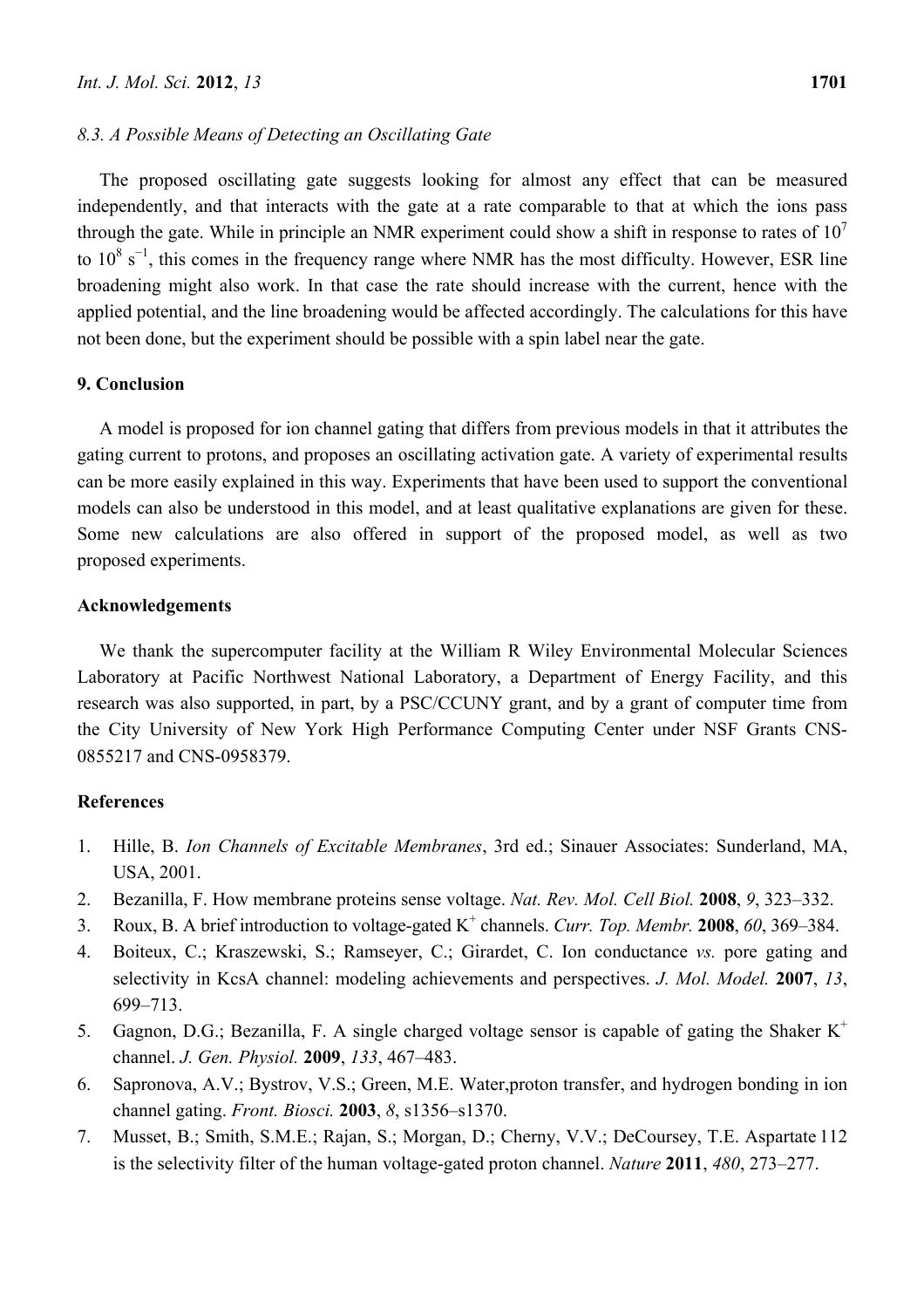- 8. Zhao, L.-L.; Qi, Z.; Zhang, X.-E.; Bi, L.-J.; Jin, G. Regulatory role of the extreme *C*-terminal end of the S6 inner helix in *C*-terminal-truncated Kv1.2 channel activation *Cell Biol. Int.* **2010**, *34*, 433–439.
- 9. Long, S.B.; Campbell, E.B.; MacKinnon, R. Crystal structure of a mammalian voltage-dependent *Shaker* family K+ channel. *Science* **2005**, *309*, 897–903.
- 10. Chen, X.; Wang, Q.; Ni, F.; Ma, J. Structure of the full-length Shaker potassium channel  $K_v1.2$  by normal-mode-based X-ray crystallographic refinement. *Proc. Natl. Acad. Sci. USA* **2010**, *107*, 11352–11357.
- 11. Long, S.B.; Campbell, E.B.; MacKinnon, R. Voltage sensor of  $K_v1.2$ : Structural basis of electromechanical coupling. *Science* **2005**, *309*, 903–908.
- 12. Chanda, B.; Bezanilla, F. A common pathway for charge transport through voltage sensing domains. *Neuron* **2008**, *57*, 345–351.
- 13. Karlin, A.; Akabas, M.H. Substituted-cysteine accessibility method. *Methods Enzymol.* **1998**, *293*, 123–145.
- 14. Seoh, S.-A.; Sigg, D.; Papazian, D.R.; Bezanilla, F. Voltage-sensing residues in the S2 and S4 segments of the Shaker K<sup>+</sup> channel. *Neuron* **1996**, *16*, 1159–1167.
- 15. Bezanilla, F. The voltage sensor in voltage dependent channels. *Physiol. Rev.* **2000**, *80*, 555–592.
- 16. Ruta, V.; Chen, J.; MacKinnon, R. Calibrated measurement of gating-charge arginine displacement in the KvAP voltage-dependent  $K^+$  channel. *Cell* **2005**, *123*, 463–475.
- 17. Horn, R. Coupled movements in voltage-gated ion channels. *J. Gen. Physiol.* **2002**, *120*, 449–453.
- 18. El-Din, T.M.G.; Heldstab, H.; Lehmann, C.; Greeff, N.G. Double gaps along Shaker S4 demonstrate omega currents at three different closed states. *Channels* **2010**, *4*, 93–100.
- 19. Broomand, A.; Elinder, F. Large-scale movement within the voltage-sensor paddle of a potassium channel-support for a helical-screw motion. *Neuron* **2008**, *59*, 770–777.
- 20. Tombola, F.; Pathak, M.M.; Gorostiza, P.; Isacoff, E.Y. The twisted ion-permeation pathway of a resting voltage-sensing domain. *Nature* **2007**, *445*, 546–549.
- 21. Klassen, T.L.; Spencer, A.N.; Gallin, W.J. A naturally occurring omega current in a Kv3 family potassium channel from a platyhelminth. *BMC Neurosci.* **2008**, *9*, 52.
- 22. Papazian, D.M.; Shao, X.M.; Seoh, S.-A.; Mock, A.F.; Huang, Y.; Wainstock, D.H. Electrostatic interactions of S4 voltage sensor in *Shaker* K<sup>+</sup> channel. *Neuron* **1995**, *14*, 1293–1301.
- 23. Nguyen, T.P.; Horn, R. Movement and crevices around a sodium channel S3 segment. *J. Gen. Physiol.* **2002**, *120*, 419–436.
- 24. Asamoah, O.K.; Wuskell, J.P.; Loew, L.M.; Bezanilla, F. A fluorometric approach to local electric field measurements in a voltage-gated ion channel. *Neuron* **2003**, *37*, 85–97.
- 25. Posson, D.J.; Ge, P.; Miller, C.; Bezanilla, F.; Selvin, P.R. Small vertical movement of a  $K^+$ channel voltage sensor measured with luminescence energy transfer. *Nature* **2005**, *436*, 848–851.
- 26. Posson, D.J.; Selvin, P.R. Extent of voltage sensor movement during gating of Shaker  $K^+$ channels. *Neuron* **2008**, *59*, 98–109.
- 27. Chanda, B.; Asamoah, O.K.; Blunck, R.; Roux, B.; Bezanilla, F. Gating charge displacement in voltage-gated ion channels involves limited transmembrane movement. *Nature* **2005**, *436*, 852–856.
- 28. Ahern, C.A.; Horn, R. Focused electric field across the voltage sensor of potassium channels. *Neuron* **2005**, *48*, 25–29.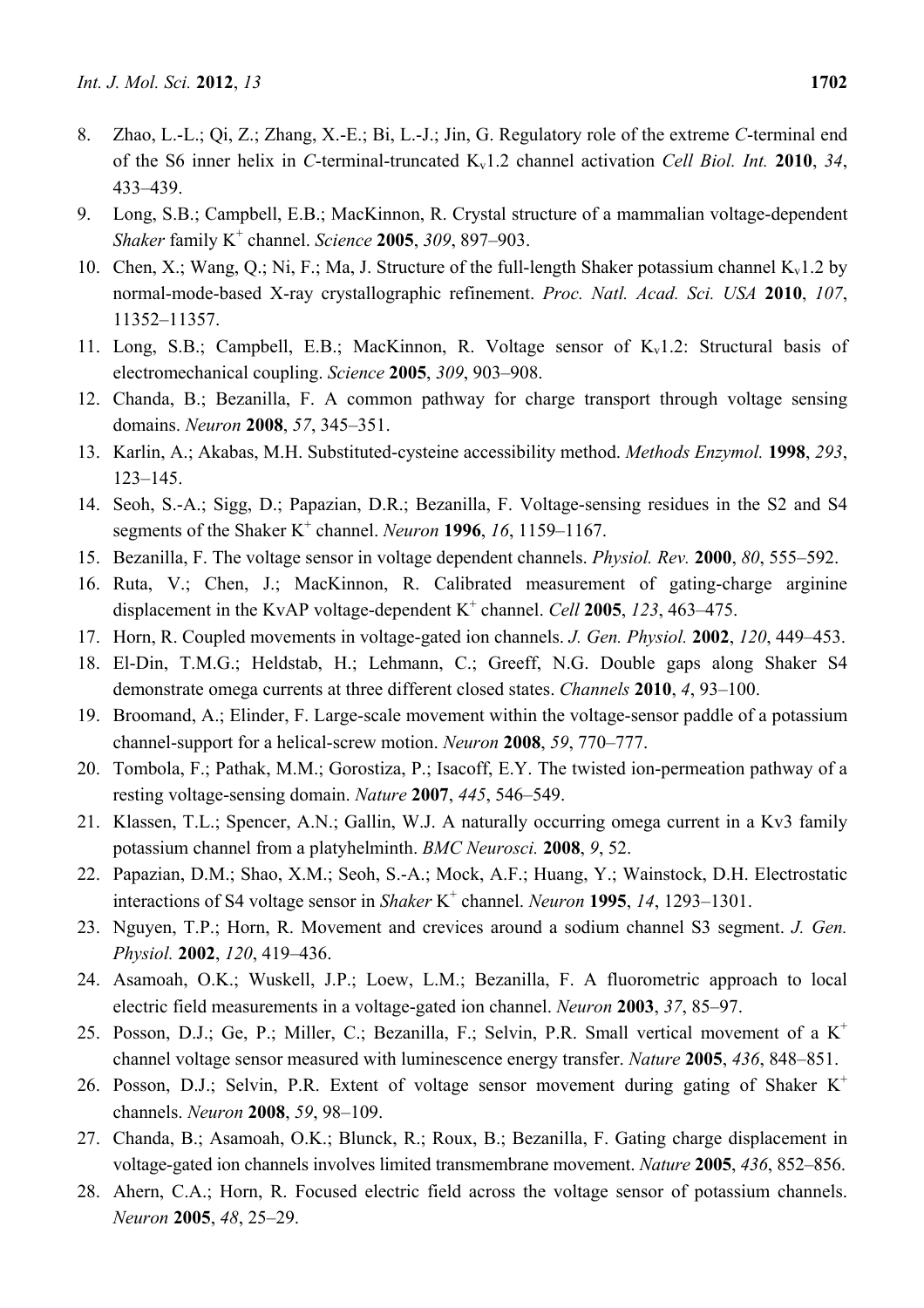- 29. Gonzalez, C.; Rosenman, E.; Bezanilla, F.; Alvarez, O.; Latorre, R. Periodic perturbations in Shaker K<sup>+</sup> channel gating kinetics by deletions in the S3-S4 linker. *Proc. Natl. Acad. Sci. USA* **2001**, *98*, 9617–9623.
- 30. Starace, D.M.; Bezanilla, F. A proton pore in a potassium channel voltage sensor reveals a focused electric field. *Nature* **2004**, *427*, 548–553.
- 31. Starace, D.M.; Stefani, E.; Bezanilla, F. Voltage-dependent proton transport by the voltage sensor of the *Shaker* K+ channel. *Neuron* **1997**, *19*, 1319–1327.
- 32. DeCoursey, T.E. Four varieties of voltage-gated proton channels. *Front. Biosci.* **1998**, *3*, D477–D482.
- 33. Murphy, R.; Cherny, V.V.; Morgan, D.; DeCoursey, T.E. Voltage-gated proton channels help regulate pHi in rat alveolar epithelium. *Am. J. Physiol.* **2005**, *288*, L398–L408.
- 34. Sasaki, M.; Takagi, M.; Okamura, Y. A voltage-sensor-domain protein is a voltage-gated proton channel. *Science* **2006**, *312*, 589–592.
- 35. Ramsey, I.S.; Moran, M.M.; Chong, J.A.; Clapham, D.E. A voltage-gated proton-selective channel lacking the pore domain. *Nature* **2006**, *440*, 1213–1216.
- 36. Ramsey, I.S.; Mokrab, Y.; Carvacho, I.; Sands, Z.A.; Sansom, M.S.P.; Clapham, D.E. An aqueous H+ permeation pathway in the voltage-gated proton channel Hv1. *Nat. Struct. Mol. Biol.* **2010**, *17*, 869–875.
- 37. Tombola, F.; Ulbrich, M.H.; Isacoff, E.Y. Architecture and gating of Hv1 proton channels. *J. Physiol.* **2009**, *587*, 5325–5329.
- 38. Sapronova, A.V.; Bystrov, V.S.; Green, M.E. Ion channel gating and proton transport. *J. Mol. Struct.* (*Theochem*) **2003**, *630*, 297–307.
- 39. Sapronova, A.V.; Bystrov, V.S.; Green, M.E. Further calculations on proton transfer relevant to the S4 transmembrane segment of Ion Channels, including studies of deuterium motion. *Biophys. Soc.* **2004**, abstract 2268.
- 40. Gonzalez-Perez, V.; Stack, K.; Boric, K.; Naranjo, D. Reduced voltage sensitivity in a K<sup>+</sup>-channel voltage sensor by electric field remodeling. *Proc. Natl Acad Sci. USA* **2010**, *107*, 5178–5183.
- 41. Sigg, D.; Bezanilla, F.; Stefani, E. Fast gating in the Shaker  $K^+$  channel and the energy landscape of activation. *Proc. Natl Acad. Sci USA* **2003**, *100*, 7611–7615.
- 42. Stefani, E.; Ottolia, M.; Noceti, F.; Olcese, R.; Wallner, M.; Latorre, R.; Toro, L. Voltage-controlled gating in a large conductance  $Ca^{2+}$ -sensitive  $K^+$  channel. *Proc. Natl. Acad. Sci. USA* **1997**, *94*, 5427–5431.
- 43. Stefani, E.; Sigg, D.; Bezanilla, F. Correlation between the early component of gating current and total gating current in Shaker K channels. *Biophys. J.* **2000**, *78*, 7A.
- 44. Yin, J.; Green, M.E. Intermolecular proton transfer between two methylamine molecules with an external electric field in the gas phase. *J. Phys. Chem. A* **1998**, *102*, 7181–7190.
- 45. Fatade, A.; Snowhite, J.; Green, M.E. A resonance model gives the response to membrane potential for an ion channel: II. Simplification of the calculation, and prediction of stochastic resonance. *J. Theor. Biol.* **2000**, *206*, 387–393.
- 46. Green, M.E. A resonance model gives the response to membrane potential for an ion channel. *J. Theor. Biol.* **1998**, *193*, 475–483.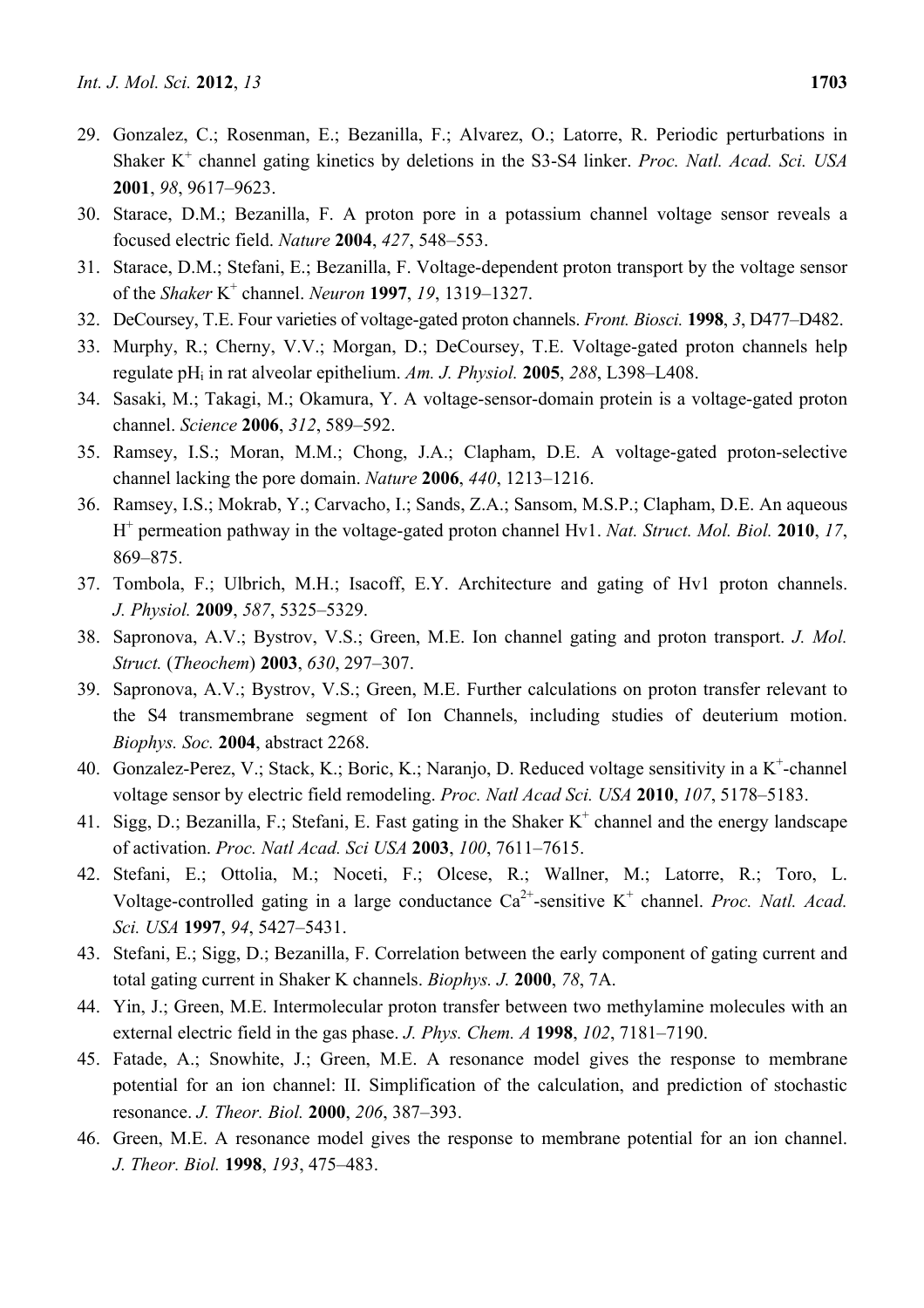- 47. Minor, D.L., Jr.; Lin, Y.-F.; Mobley, B.C.; Avelar, A.; Jan, Y.N.; Jan, L.Y. The polar T1 interface is linked to conformational changes that open the voltage-gated potassium channel. *Cell* **2000**, *102*, 657–670.
- 48. Strang, C.; Cushman, S.J.; DeRubeis, D.; Peterson, D.; Pfaffinger, P.J. A central role for the T1 domain in voltage-gated potassium channel formation and function. *J. Biol. Chem.* **2001**, *276*, 28493–28502.
- 49. Wang, G.; Covarrubias, M. Voltage-dependent gating rearrangements in the intracellular T1-T1 interface of a K+ channel. *J.Gen. Physiol.* **2006**, *127*, 391–400.
- 50. Frisch, M.J.; Trucks, G.W.; Schlegel, H.B.; Scuseria, G.E.; Robb, M.A.; Cheeseman, J.R.; Scalmani, G.; Barone, V.; Mennucci, B.; Petersson, G.A.; *et al. Gaussian09*, A.1; Gaussian, Inc: Wallingford, CT, USA, 2009.
- 51. Schauf, C.L.; Bullock, J.O. Modifications of sodium channel gating in Myxicola giant axons by deuterium oxide, temperature, and internal cations. *Biophys. J.* **1979**, *27*, 193–208.
- 52. Schauf, C.L.; Bullock, J.O. Solvent substitution as a probe of channel gating in Myxicola: Differential effects of D<sub>2</sub>O on some components of membrane conductance. *Biophys. J.* **1980**, 30, 295–306.
- 53. Schauf, C.L.; Bullock, J.O. Solvent substitution as a probe of channel gating in Myxicola. *Biophys. J.*  **1982**, *37*, 441–452.
- 54. Alicata, D.A.; Rayner, M.A.; Starkus, J.A. Sodium Channel activation mechanisms: Insights from deuterium oxide substitution. *Biophys. J.* **1990**, *57*, 745–758.
- 55. Conti, F. The relationship between electrophysiological data and thermodynamics of ion channel conformations. *Neurol. Neurobiol.***1986**, *20*, 25–41.
- 56. Conti, F.; Fioravanti, R.; Segal, J.R.; Stuhmer, W. Pressure dependence of the sodium currents of squid giant axon. *J. Membr. Biol.* **1982**, *69*, 23–34.
- 57. Conti, F.; Inoue, I.; Kukita, F.; Stuhmer, W. Pressure dependence of sodium gating currents in the squid giant axon. *Eur. Biophys. J.* **1984**, *11*, 137–147.
- 58. Zimmerberg, J.; Bezanilla, F.; Parsegian, V.A. Solute inaccessible aqueous volume changes during opening of the potassium channel of the squid giant axon. *Biophys. J.* **1990**, *57*, 1049–1064.
- 59. Starkus, J.G.; Schlief, T.; Rayner, M.D.; Heinemann, S.H. Unilateral exposure of Shaker B potassium channels to hyperosmolar solutions. *Biophys. J.* **1995**, *69*, 860–872.
- 60. Schmidt, D.; MacKinnon, R. Voltage-dependent  $K^+$  channel gating and voltage sensor toxin sensitivity depend on the mechanical state of the lipid membrane. *Proc. Natl. Acad. Sci. USA*  **2008**, *105*, 19276–19281.
- 61. Butterwick, J.A.; MacKinnon, R. Solution Structure and Phospholipid Interactions of the Isolated Voltage-Sensor Domain from KvAP. *J. Mol. Biol.* **2010**, *403*, 591–606.
- 62. Fohlmeister, J.F.; Adelman, W.J., Jr. Gating current harmonics: I. Sodium channel activation gating in dynamic steady states. *Biophys. J.* **1985**, *48*, 375–390.
- 63. Fohlmeister, J.F.; Adelman, W.J., Jr. Gating Current Harmonics II: Model simulations of axonal gating currents. *Biophys. J.* **1985**, *48*, 391–400.
- 64. LeMasurier, M.; Heginbotham, L.; Miller, C. KcsA: It's a potassium channel. *J. Gen. Physiol.*  **2001**, *118*, 303–313.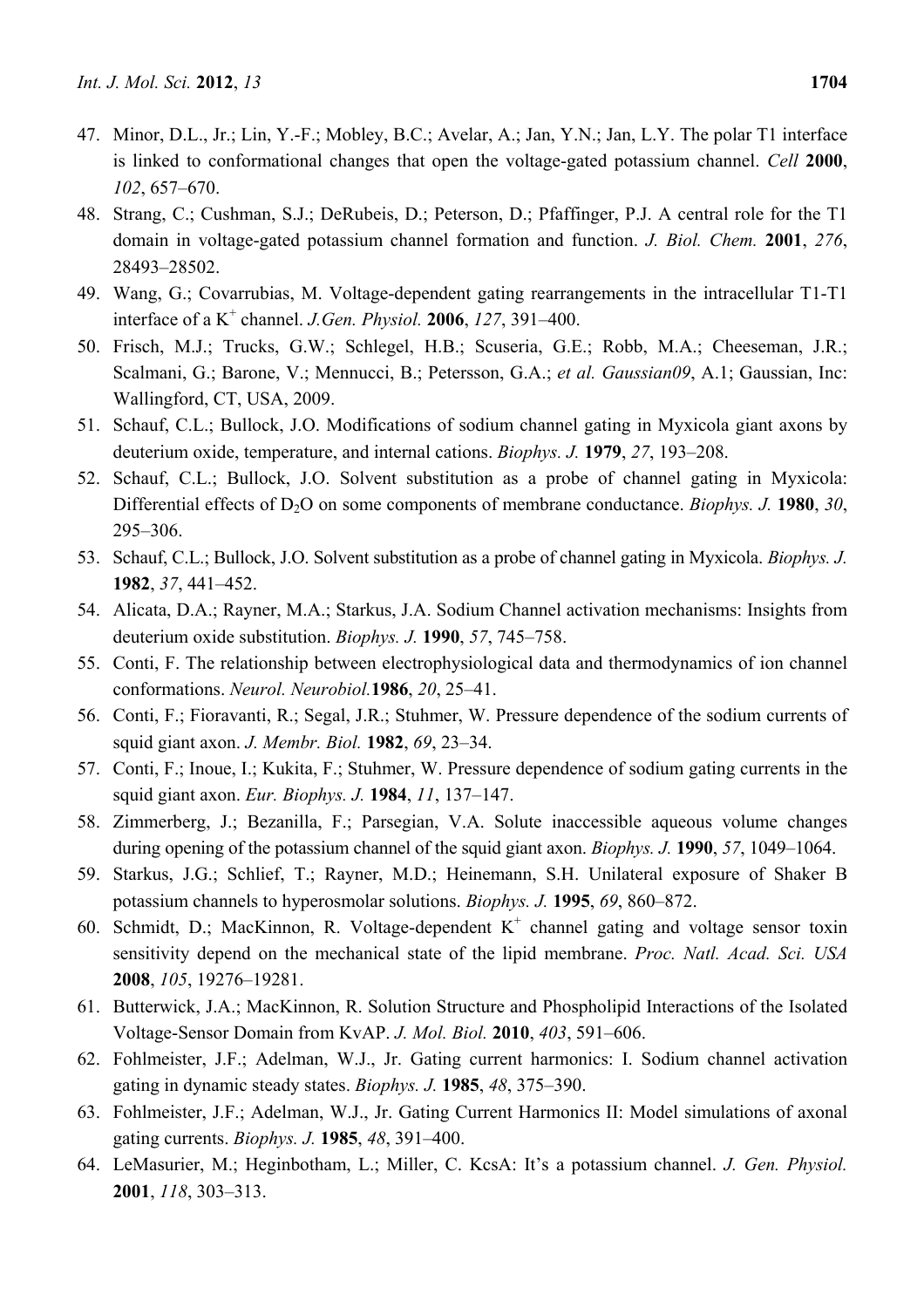- 65. Chung, S.-H.; Allen, T.W.; Kuyucak, S. Conducting-state properties of the KcsA potassium channel from molecular and Browninan dynamics simulations. *Biophys. J.* **2002**, *82*, 628–645.
- 66. Abirami, S.; Wong, C.H.-S.; Tsang, C.-W.; Ma, N.-L.; Goh, N.K. A theoretical study of potassium cation binding to prolylglycine (PG) and glycylproline (GP) dipeptide. *J. Mol. Struct.*  (*Theochem*) **2005**, *729*, 193–202.
- 67. Holmgren, M.; Shin, K.S.; Yellen, G. The activation gate of a voltage-gated  $K^+$  channel can be trapped in the open state by an intersubunit bridge. *Neuron* **1998**, *21*, 617–621.
- 68. Liu, Y.; Holmgren, M.; Jurman, M.E.; Yellen, G. Gated access to the pore of a voltage-dependent K+ channel. *Neuron* **1997**, *19*, 175–184.
- 69. Lu, Z.; Klem, A.M.; Ramu, Y. Coupling between voltage sensors and activation gate in voltage-gated K+ channels. *J. Gen. Physiol.* **2002**, *120*, 663–676.
- 70. Haddad, G.A.; Blunck, R. Mode shift of the voltage sensors in Shaker  $K^+$  channels is caused by energetic coupling to the pore domain. *J. Gen. Physiol.* **2011**, *137*, 455–472.
- 71. Schmidt, D.; Jiang, Q.-X.; MacKinnon, R. Phospholipids and the origin of cationic gating charges in voltage sensors. *Nature* **2006**, *444*, 775–779.
- 72. Deol, S.S.; Domene, C.; Bond, P.J.; Sansom, M.S.P. Anionic phospholipid interactions with the potassium channel KcsA: simulation studies. *Biophys. J.* **2006**, *90*, 822–830.
- 73. Mokrab, Y.; Sansom, M.S.P. Interaction of diverse voltage sensor homologs with lipid bilayers revealed by self-assembly simulations. *Biophys. J.* **2011**, *100*, 875–884.
- 74. Goforth, R.L.; Chi, A.K.; Greathouse, D.V.; Providence, L.L.; Koeppe, R.E.I.; Andersen, O.S. Hydrophobic coupling of lipid bilayer energetics to channel function. *J. Gen. Physiol.* **2003**, *121*, 477–493.
- 75. Milescu, M.; Bosmans, F.; Lee, S.; Alabi, A.R.A.; Kim, J.I.; Swartz, K.J. Interactions between lipids and voltage sensor paddles detected with tarantula toxins. *Nat. Struct. Mol. Biol.* **2009**, *16*, 1080–1085.
- 76. Borjesson, S.I.; Elinder, F. An electrostatic potassium channel opener targeting the final voltage sensor transition *J. Gen. Physiol.* **2011**, *137*, 563–577.
- 77. Boerjesson, S.I.; Hammarstroem, S.; Elinder, F. Lipoelectric modification of ion channel voltage gating by polyunsaturated fatty acids. *Biophys. J.* **2008**, *95*, 2242–2253.
- 78. Morris, C.E.; Juranka, P.F. Lipid stress at play: Mechanosensitivity of voltage-gated channels. *Curr. Topics Membr.* **2007**, *59*, 297–338.
- 79. Green, M.E. A possible role for phosphate in complexing the arginines of S4 in voltage gated channels. *J. Theor. Biol.* **2005**, *233*, 337–341.
- 80. Freites, J.A.; Tobias, D.J.; von Heijne, G.; White, S.H. Interface connections of a transmembrane voltage sensor. *Proc. Natl. Acad. Sci. USA* **2005**, *102*, 15059–15064.
- 81. Panyi, G.; Deutsch, C. Cross talk between activation and slow inactivation gates of Shaker potassium channels. *J. Gen. Physiol.* **2006**, *128*, 547–559.
- 82. Panyi, G.; Deutsch, C. Probing the cavity of the slow inactivated conformation of Shaker potassium channels. *J. Gen. Physiol.* **2007**, *129*, 403–418.
- 83. Ray, E.C.; Deutsch, C. A trapped intracellular cation modulates  $K^+$  channel recovery from slow inactivation. *J. Gen. Physiol.* **2006**, *128*, 203–217.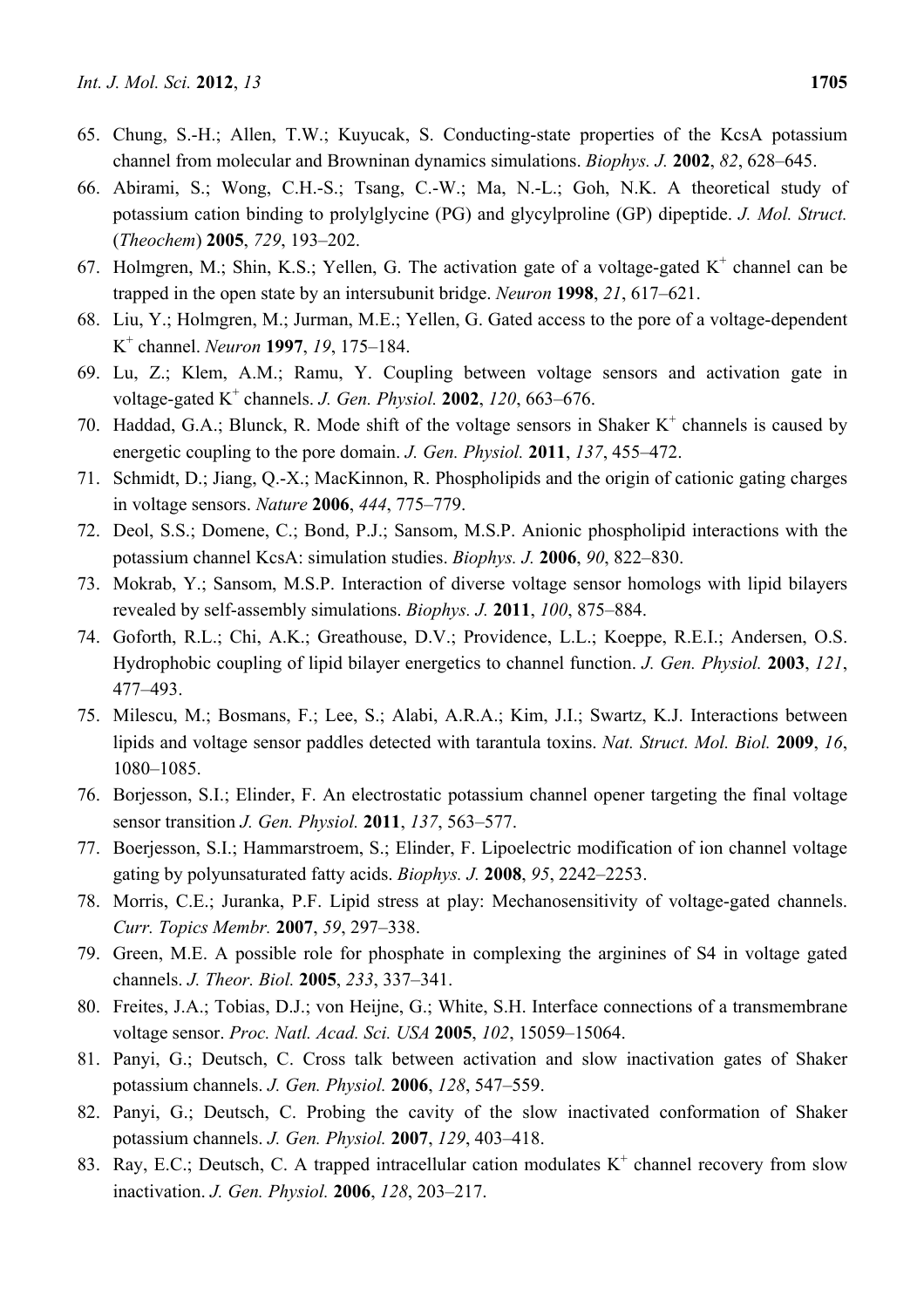- 84. Ader, C.; Schneider, R.; Hornig, S.; Velisetty, P.; Vardanyan, V.; Giller, K.; Ohmert, I.; Becker, S.; Pongs, O.; Baldus, M. Coupling of activation and inactivation gate in a  $K^+$ -channel: potassium and ligand sensitivity. *EMBO J.* **2009**, *28*, 2825–2834.
- 85. Cuello, L.G.; Jogini, V.; Cortes, D.M.; Pan, A.C.; Gagnon, D.G.; Dalmas, O.; Cordero-Morales, J.F.; Chakrapani, S.; Roux, B.; Perozo, E. Structural basis for the coupling between activation and inactivation gates in K1 channels. *Nature* **2010**, *466*, 272–276.
- 86. Imai, S.; Osawa, M.; Takeuchi, K.; Shimada, I. Structural basis underlying the dual gate properties of KcsA. *Proc Natl. Acad. Sci. USA* **2010**, *107*, 6216–6221.

#### **Appendix A**

The progress of the ion through the cavity can be followed by first optimizing the structure, and then determining the energy at room temperature from a frequency calculation. We have done this for 20 cases of positions of the ion in the cavity of the KcsA (closed) channel. It may seem odd to choose a closed conformation, but if the channel must oscillate, with an ion at the gate while another ion moves from the center of the cavity to the S4 (lowest) position of the selectivity filter, the configuration is correct, except that the lower ion is omitted. Therefore the energy of each conformation represents the contribution of the water and the amino acids to the ion's progress in the upper half of the cavity. The contribution of the ion in the lower half should be approximately the same for all cases, and the principal effect would be to push the ion forward. Therefore it makes sense to show the calculations. Only one case is shown here, with 16 water molecules plus the ion (Figure A1). In addition, Figure A2 shows the free energy as a function of position for 12, 14, 16, and 18 water molecules, illustrating that the lowest energies may be reached by changing the number of water molecules in the cavity. While this is an incomplete study, it does illustrate how the path of the ion is linked to the water and the gate must be linked to the selectivity filter. Further work is needed to add the details.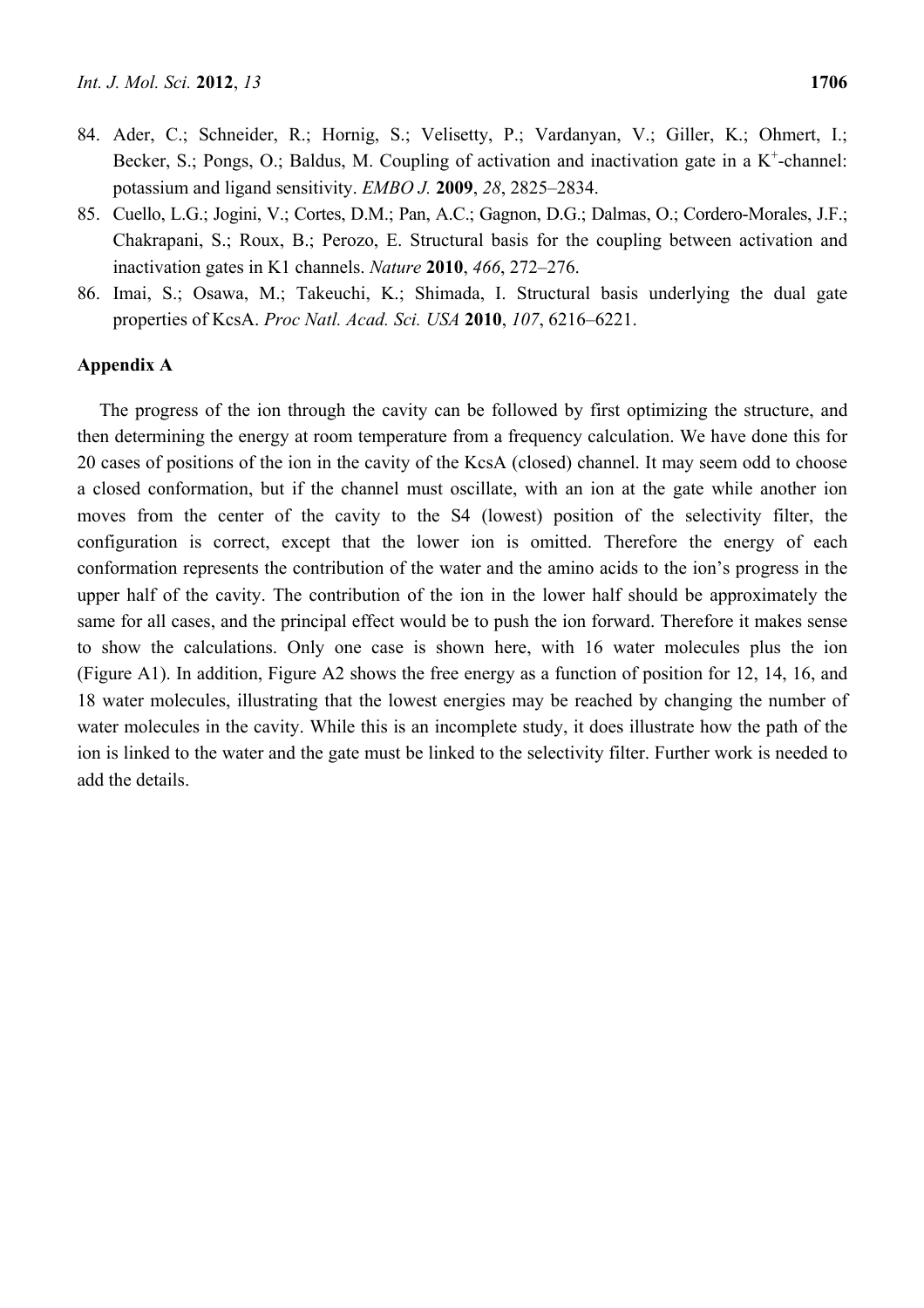Figure A1. The positions of the ion and the accompanying water molecules and section of channel included in this computation, for the case of 16 water molecules. The ion is the large orange sphere, water oxygens are red, threonine oxygens yellow, and carbonyl green. From the upper left corner clockwise, the position of the ion is M (mid-cavity),  $M + 2$ ,  $M + 4$ ,  $M + 5$ ,  $M + 6$  Å (the latter being the lowest position of the selectivity filter). The figures show the results of optimization at HF/6-31G\*\* level; experience has shown that there is very little difference in geometry when optimization is done using DFT. However, DFT is used for calculating free energy from frequencies with the optimized structures, as used in Figure A2 (B3LYP/6-31+ $G^{**}$ ). The outer carbons are frozen at the X-ray positions, and all other atoms are optimized.



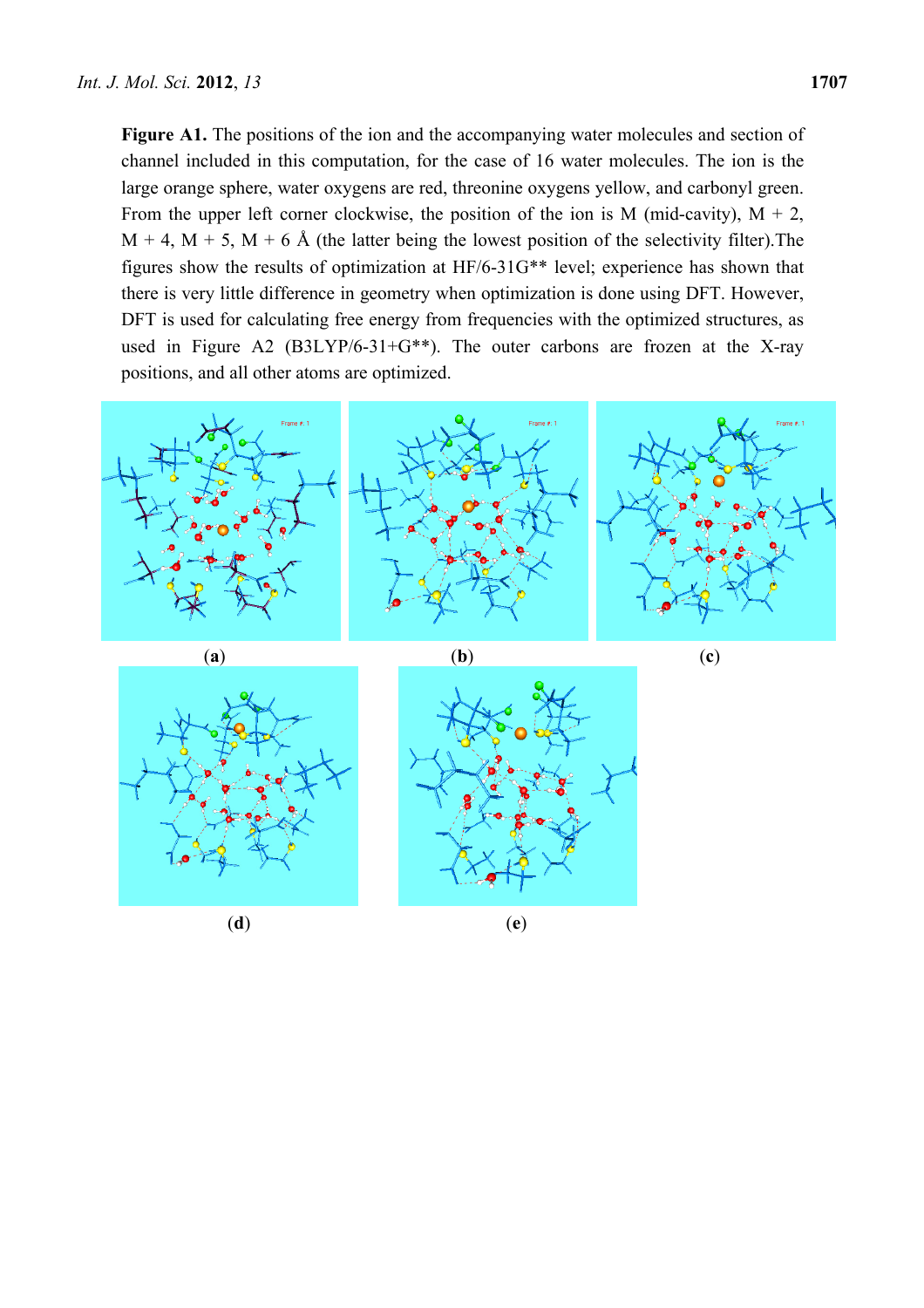**Figure A2.** The free energy *vs.* position curves for 12, 14, 16, and 18 oxygen molecules. There is a large barrier to getting to the center of the cavity with 12 or 14 molecules, but much less with 16 or 18 water molecules in the cavity. It is possible that the ion pushes out one or two water molecules as it moves up, or that the water content is affected by the presence of an ion at the gate, as suggested in Figure 6. The free energy calculated here does not include a second ion; the interaction of a second ion with the ion calculated here would raise the energy by a decreasing amount as the water moves up, for any number of water molecules. The calculation is corrected for the free energy of the appropriate number of water molecules, compared to bulk solution. The energy of the system was calculated, as in Figure A1, with the ion in each of the following positions: M (middle of cavity),  $M + 2$ ,  $M + 4$ ,  $M + 5$ , and  $M + 6$ , where the last is the lowest position of the selectivity filter:numbers of water molecules: circles, 12; squares, 14; triangles, 16; diamonds, 18.



#### **Appendix B**

The ion has several minima, of which the three most significant are at the gate (so far lacking a quantum calculation), at the center of the cavity, and the S4 position of the selectivity filter (the latter two supported by the calculations summarized in part (A) of this appendix). This suggests looking at several possible sequences of states. We offered just one here, that shown in Figure 6. Here we suggest a more general notation for such sequences. The number of water molecules may vary during the passage of the ion but this is not included in this notation, although a modification is straightforward. We can postulate that the path of the ion includes states with one or else two ions. Define the notation  $(x, y, z)$  as the minima for gate, center cavity, and S4 (selectivity filter), where *x*, *y*, *z* = 0,1, where 0 means unoccupied, 1 means occupied. As a sample sequence, we might start from (0,1,0) (as in the closed X-ray configuration). If there is a suitable minimum at the gate, the second state could be  $(1,1,0)$ , followed rapidly by  $(1,0,1)$ , as the ion at the gate pushes ("knocks on") the ion that started at the center, to the S4 position. If the ion in the S4 position can go downhill to the next position in the selectivity filter, this becomes  $(1,0,0)$ , and if the center position has lower energy than the gate, this goes to  $(0,1,0)$ , which returns to the initial state. This leads back to the sequence illustrated in Figure 6.